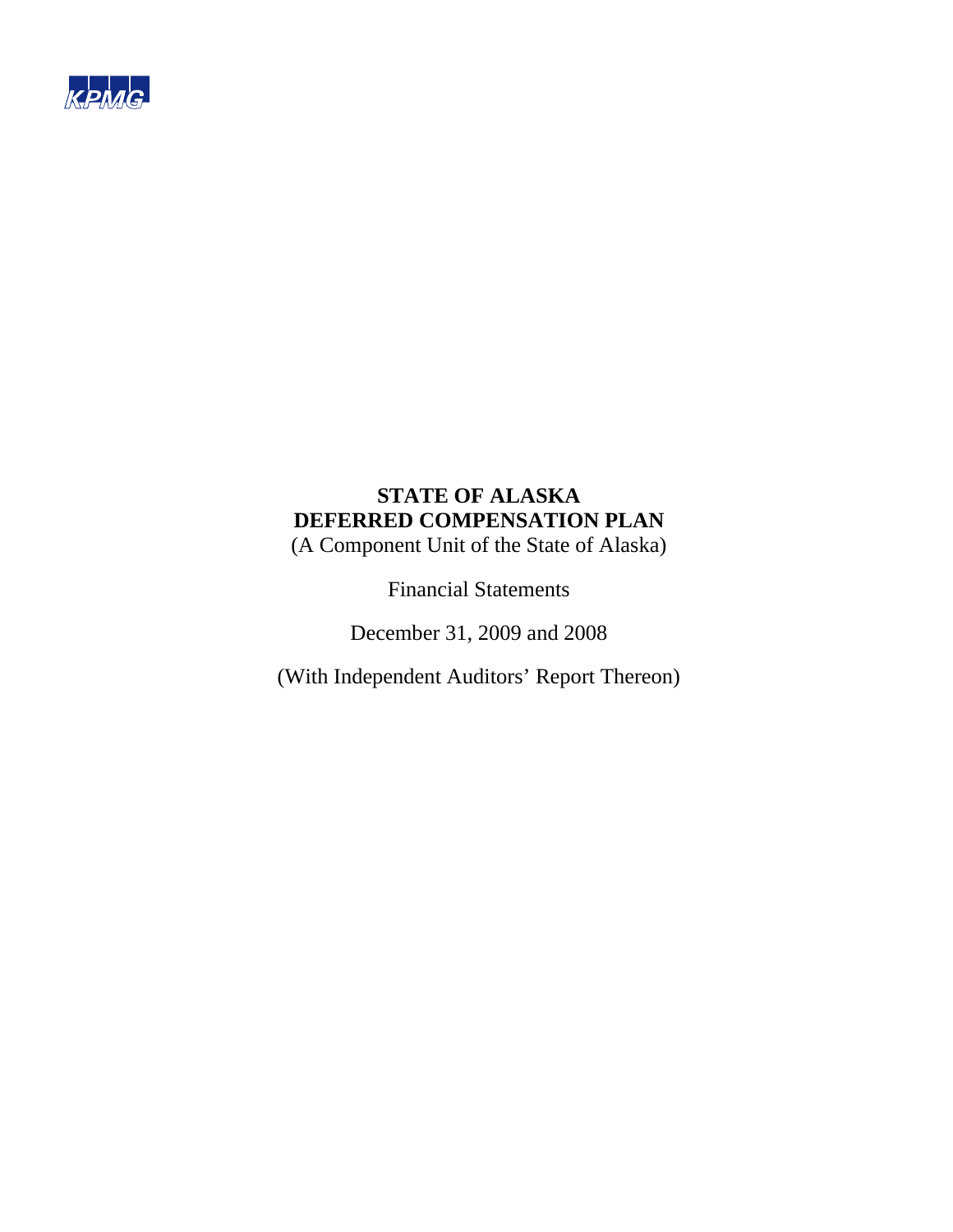(A Component Unit of the State of Alaska)

December 31, 2009 and 2008

## **Table of Contents**

|                                                      | Page(s)   |
|------------------------------------------------------|-----------|
| <b>Independent Auditors' Report</b>                  |           |
| Management's Discussion and Analysis                 | $2 - 7$   |
| <b>Statements of Fiduciary Net Assets</b>            | 8         |
| <b>Statements of Changes in Fiduciary Net Assets</b> | Q         |
| <b>Notes to Financial Statements</b>                 | $10 - 31$ |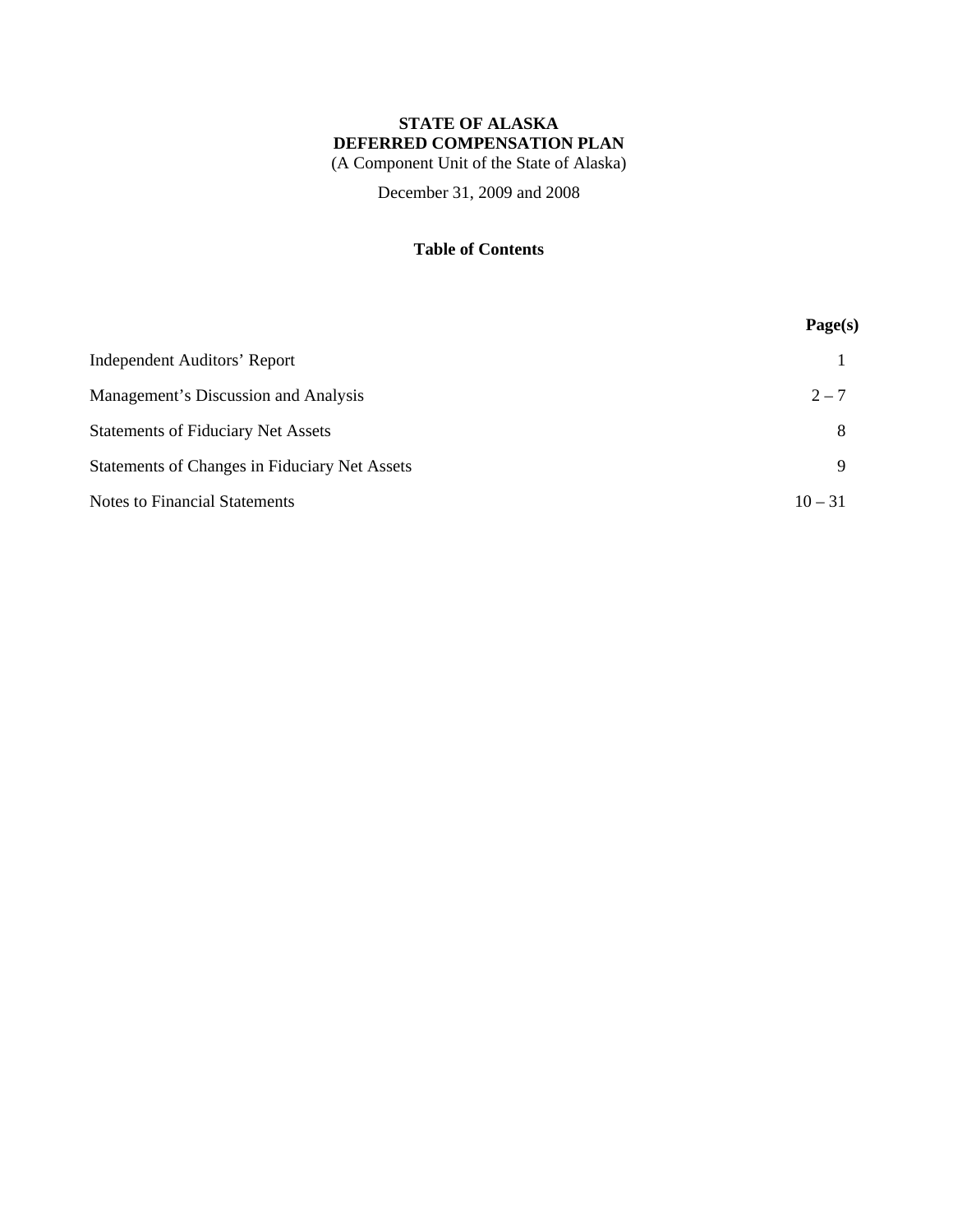

**KPMG LLP** Suite 600 701 West Eighth Avenue Anchorage, AK 99501

## **Independent Auditors' Report**

Division of Retirement and Benefits and Members of the Alaska Retirement Management Board State of Alaska Deferred Compensation Plan:

We have audited the accompanying statements of fiduciary net assets of the State of Alaska Deferred Compensation Plan (the Plan), a Component Unit of the State of Alaska, as of December 31, 2009 and 2008, and the related statements of changes in fiduciary net assets for the years then ended. These financial statements are the responsibility of the Plan's management. Our responsibility is to express an opinion on these financial statements based on our audits.

We conducted our audits in accordance with auditing standards generally accepted in the United States of America. Those standards require that we plan and perform the audits to obtain reasonable assurance about whether the financial statements are free of material misstatement. An audit includes consideration of internal control over financial reporting as a basis for designing audit procedures that are appropriate in the circumstances, but not for the purpose of expressing an opinion on the effectiveness of the internal control over financial reporting. Accordingly, we express no such opinion. An audit also includes examining, on a test basis, evidence supporting the amounts and disclosures in the financial statements, assessing the accounting principles used and significant estimates made by management, as well as evaluating the overall financial statement presentation. We believe that our audits provide a reasonable basis for our opinion.

In our opinion, the financial statements referred to above present fairly, in all material respects, the fiduciary net assets of the State of Alaska Deferred Compensation Plan as of December 31, 2009 and 2008, and the changes in fiduciary net assets for the years then ended, in conformity with accounting principles generally accepted in the United States of America.

Management's Discussion and Analysis is not a required part of the financial statements, but is supplementary information required by the Governmental Accounting Standards Board (GASB). We have applied certain limited procedures, which consisted principally of inquiries of management regarding the methods of measurement and presentation of the required supplementary information. However, we did not audit this information and express no opinion on it.

KPMG LLP

October 29, 2010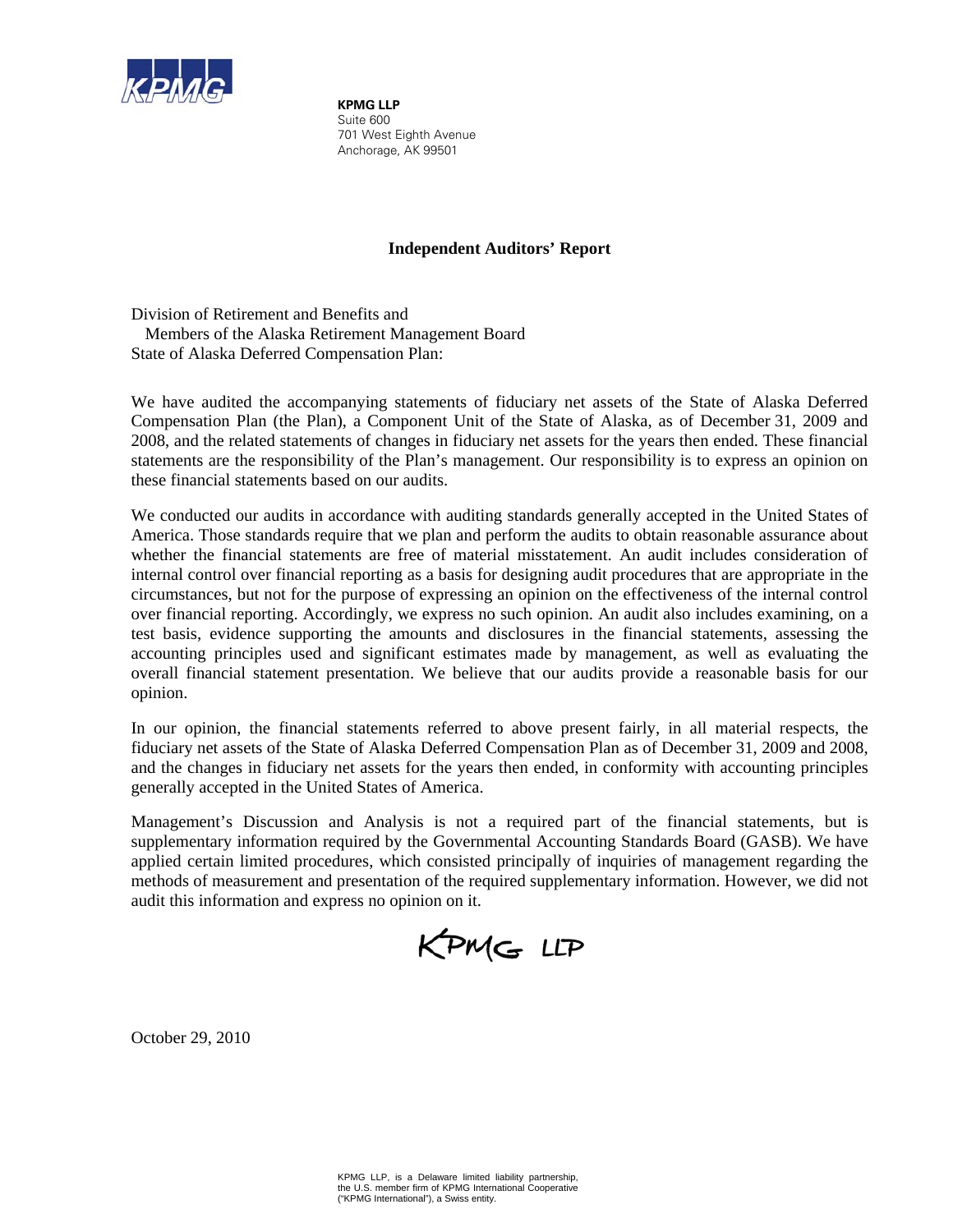Management's Discussion and Analysis

December 31, 2009 and 2008

This section presents management's discussion and analysis (MD&A) of the State of Alaska Deferred Compensation Plan's (the Plan) financial position and performance for the fiscal years ended December 31, 2009 and 2008. This section is presented as a narrative overview and analysis. Please read the MD&A in conjunction with the financial statements and notes to financial statements to better understand the financial condition and performance of the Plan during the fiscal years ended December 31, 2009 and 2008.

#### **Financial Highlights**

- The Plan's net assets held in trust for individuals, organizations, and other governments at December 31, 2009 and 2008 are \$521.7 million and \$442.0 million, respectively. The net assets held in trust for individuals, organizations, and other governments represent participant contributions and net investment income.
- The Plan's net assets held in trust for individuals, organizations, and other governments as of December 31, 2009 increased by \$79.7 million, or approximately 18.0%, from the prior year. The Plan's net assets held in trust for individuals, organizations, and other governments as of December 31, 2008 decreased by \$103.6 million, or approximately 19.0%, from 2007.
- The Plan had investment gains of \$71.6 million in calendar year 2009, compared to a \$106.0 million investment loss in calendar year 2008.

#### **Overview of the Financial Statements**

This discussion and analysis is intended to serve as an introduction to the Plan's financial statements, which comprise the following:

- Statements of Fiduciary Net Assets
- Statements of Changes in Fiduciary Net Assets
- Notes to Financial Statements

*Statements of Fiduciary Net Assets* – These statements present information regarding the Plan's assets, liabilities, and resulting net assets held in trust for pension and insurance benefits for individuals, organizations, and other governments. These statements reflect the Plan's investments at fair market value, along with cash and short-term investments and receivables at December 31, 2009 and 2008.

*Statements of Changes in Fiduciary Net Assets* – These statements present how the Plan's net assets held in trust changed during the years ended December 31, 2009 and 2008. These statements present contributions by participants along with net investment income (loss) during the period from individual participant-directed investing activities. Deductions for participant withdrawals, benefit payments, and administrative expenses are also presented.

The above statements represent resources available for investment and payment of benefits and expenses as of calendar year-end, and the sources and uses of those funds during the calendar year.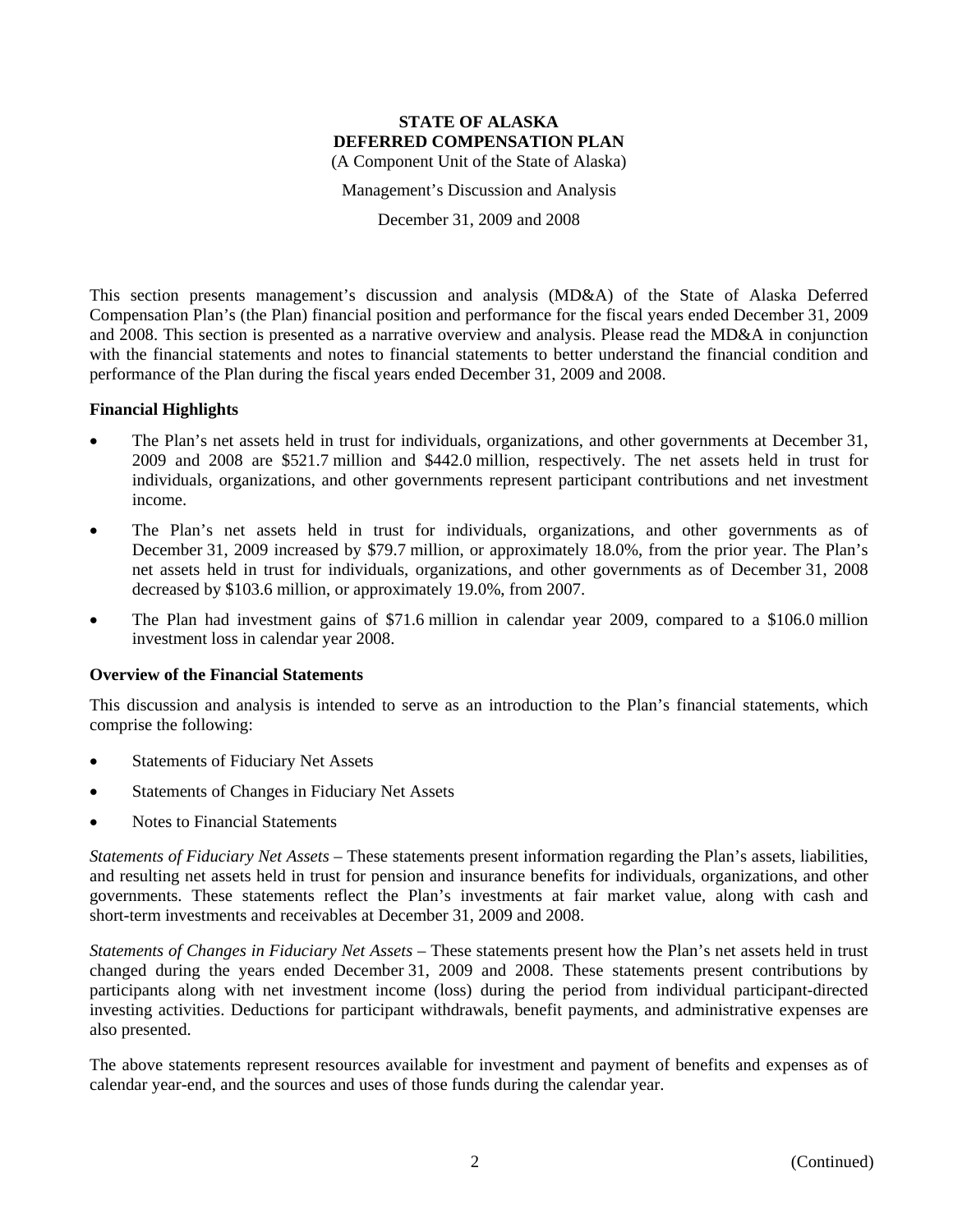(A Component Unit of the State of Alaska)

Management's Discussion and Analysis

December 31, 2009 and 2008

*Notes to Financial Statements* – The notes to financial statements are an integral part of the financial statements and provide additional detailed information and schedules that are essential to better understand the Plan's financial statements.

#### **Condensed Financial Information (in thousands)**

|                                      |               | <b>Net assets</b> |                 |            |         |
|--------------------------------------|---------------|-------------------|-----------------|------------|---------|
|                                      |               |                   | <b>Increase</b> |            |         |
| <b>Description</b>                   | 2009          | 2008              | Amount          | Percentage | 2007    |
| Assets:                              |               |                   |                 |            |         |
| Participant contributions receivable | \$<br>2,667   | 1,426             | 1,241           | 87.0%      | 1,794   |
| Investments, at fair value:          |               |                   |                 |            |         |
| Collective investment fund           | 323,994       | 259,563           | 64,431          | 24.8       | 375,433 |
| Interest income fund                 | 162,071       | 159,824           | 2.247           | 1.4        | 139,952 |
| Ownership of pooled investment funds | 33,163        | 21,229            | 11,934          | 56.2       | 28,424  |
| Total assets                         | 521,895       | 442,042           | 79,853          | 18.1       | 545,603 |
| Liabilities:                         |               |                   |                 |            |         |
| Accrued expenses                     | 203           |                   | 203             | 100.0      |         |
| <b>Total liabilities</b>             | 203           |                   | 203             | 100.0      |         |
| Net assets                           | \$<br>521,692 | 442,042           | 79,650          | 18.0%      | 545,603 |

|                                   |    |         | <b>Changes in net assets</b> |                     |            |         |  |
|-----------------------------------|----|---------|------------------------------|---------------------|------------|---------|--|
|                                   |    |         |                              | Increase (decrease) |            |         |  |
| <b>Description</b>                |    | 2009    | 2008                         | Amount              | Percentage | 2007    |  |
| Net assets, beginning of year     | S. | 442,042 | 545,603                      | (103, 561)          | $(19.0)\%$ | 524,322 |  |
| Additions (reductions):           |    |         |                              |                     |            |         |  |
| Contributions                     |    | 35,597  | 36,526                       | (929)               | (2.5)      | 37,366  |  |
| Net investment income (loss)      |    | 71,552  | (105,961)                    | 177,513             | (167.5)    | 28,456  |  |
| Total additions                   |    |         |                              |                     |            |         |  |
| (reductions)                      |    | 107,149 | (69, 435)                    | 176,584             | (254.3)    | 65,822  |  |
| Deductions:                       |    |         |                              |                     |            |         |  |
| Benefits paid to participants and |    |         |                              |                     |            |         |  |
| purchases of annuity contracts    |    | 25,080  | 33,315                       | (8,235)             | (24.7)     | 43,759  |  |
| Administrative expenses           |    | 2,419   | 811                          | 1,608               | 198.3      | 782     |  |
| <b>Total deductions</b>           |    | 27,499  | 34,126                       | (6,627)             | (19.4)     | 44,541  |  |
| Increase (decrease) in            |    |         |                              |                     |            |         |  |
| net assets                        |    | 79,650  | (103, 561)                   | 183,211             | (176.9)    | 21,281  |  |
| Net assets, end of year           | \$ | 521,692 | 442,042                      | 79,650              | 18.0%      | 545,603 |  |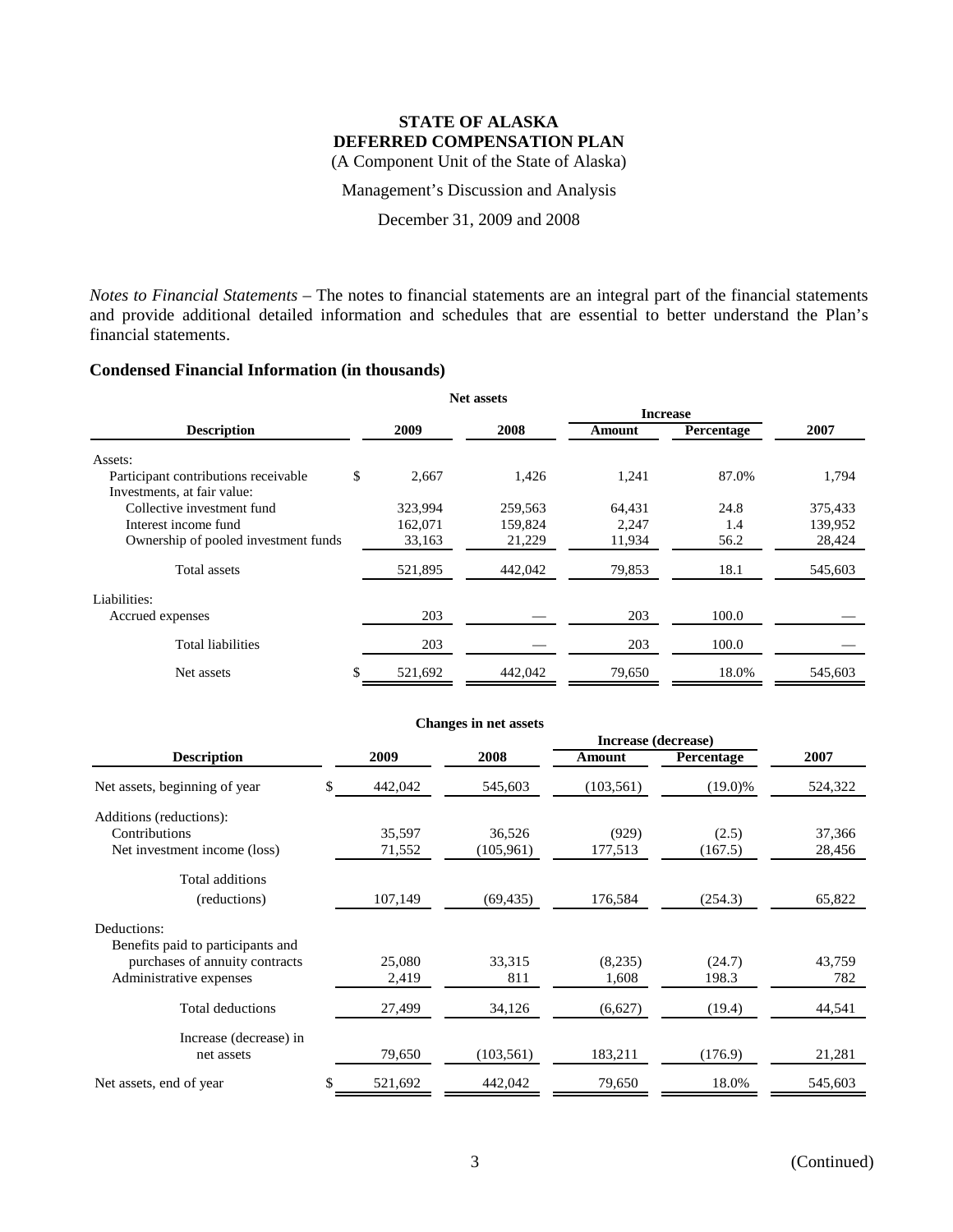Management's Discussion and Analysis

December 31, 2009 and 2008

#### **Investments**

The Plan is participant-directed, which means that the Plan's participants decide in which options to invest. Of total Plan Fiduciary Net Assets of \$521.7 million at December 31, 2009, 99.6%, or \$518.7 million, are specifically allocated to individual participant accounts. Of total Plan Fiduciary Net Assets of \$442.0 million at December 31, 2008, 99.6%, or \$440.1 million, are specifically allocated to individual participant accounts.

Each participant designates how his or her contribution is to be allocated among the investment options. Each participant's account is credited with the participant's contributions and the appreciation or depreciation in unit value for the investment funds.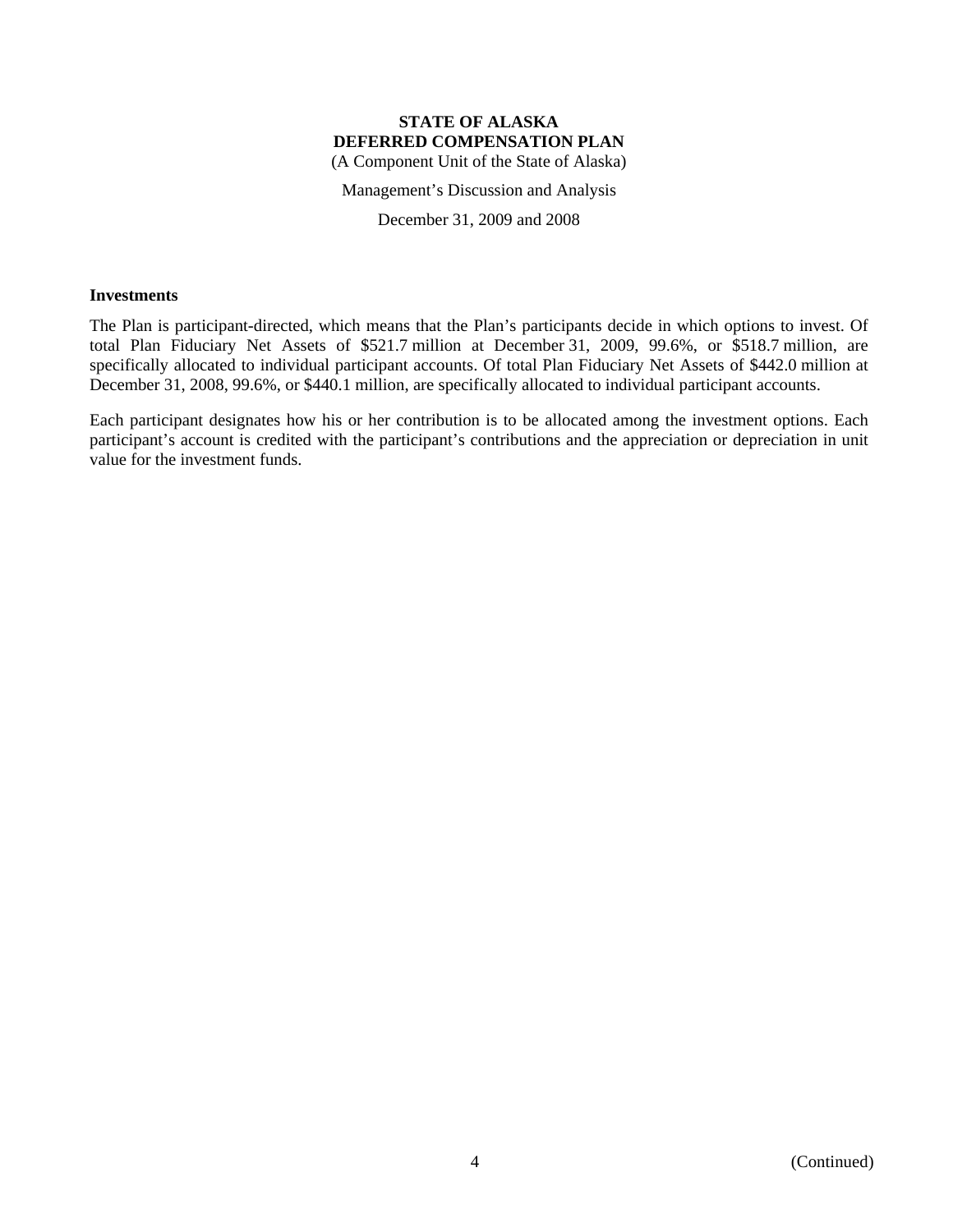Management's Discussion and Analysis

December 31, 2009 and 2008

## **Participant-Directed Investments at December 31 Year-End**

|                                              | <b>Market value</b> |         |  |
|----------------------------------------------|---------------------|---------|--|
|                                              | 2009                | 2008    |  |
|                                              | (In thousands)      |         |  |
| <b>Interest Income Fund</b>                  | \$<br>162,071       | 159,824 |  |
| S&P 500 Index Fund                           | 109,052             |         |  |
| <b>Small Cap Stock Trust</b>                 | 50,907              | 35,175  |  |
| <b>Brandes International Equity Fund Fee</b> | 46,787              |         |  |
| SSgA Global Balanced Fund                    | 35,207              |         |  |
| Government/Credit Bond Fund                  | 30,614              | 31,830  |  |
| Alaska Long-Term Balanced Trust              | 28,077              | 21,229  |  |
| <b>Intermediate Bond Fund</b>                | 16,907              | 20,953  |  |
| RCM Socially Responsible Investment Fund     | 8,031               | 5,199   |  |
| <b>US TIPS Index Fund</b>                    | 5,787               | 802     |  |
| <b>State Street Money Market Fund</b>        | 5,086               | 2,864   |  |
| World Equity ex-US Index Fund                | 4,482               | 237     |  |
| US Real Estate Investment Trust Index Fund   | 4,171               | 372     |  |
| Russell 3000 Index Fund                      | 2,241               | 642     |  |
| <b>Equity Fund</b>                           | 1,652               | 1,230   |  |
| <b>Alaska Balanced Trust</b>                 | 1,490               |         |  |
| World Government Bond ex-US Index Fund       | 1,248               | 369     |  |
| Long US Treasury Bond Index Fund             | 1,095               | 4,128   |  |
| Alaska Target Date Retirement 2015 Trust     | 1,015               |         |  |
| Alaska Target Date Retirement 2020 Trust     | 927                 |         |  |
| Alaska Target Date Retirement 2010 Trust     | 821                 |         |  |
| Alaska Target Date Retirement 2035 Trust     | 281                 |         |  |
| Alaska Target Date Retirement 2025 Trust     | 228                 |         |  |
| Alaska Target Date Retirement 2030 Trust     | 211                 |         |  |
| <b>Bond Fund</b>                             | 182                 | 119     |  |
| Alaska Target Date Retirement 2040 Trust     | 81                  |         |  |
| Alaska Target Date Retirement 2050 Trust     | 30                  |         |  |
| Alaska Target Date Retirement 2045 Trust     | 1                   |         |  |
| Alaska Target Date Retirement 2055 Trust     | $\mathbf{1}$        |         |  |
| S & P 500 Stock Index Fund                   |                     | 85,221  |  |
| <b>International Equity Fund</b>             |                     | 40,003  |  |
| <b>Global Balanced Fund</b>                  |                     | 29,915  |  |
| Total                                        | \$<br>518,683       | 440,112 |  |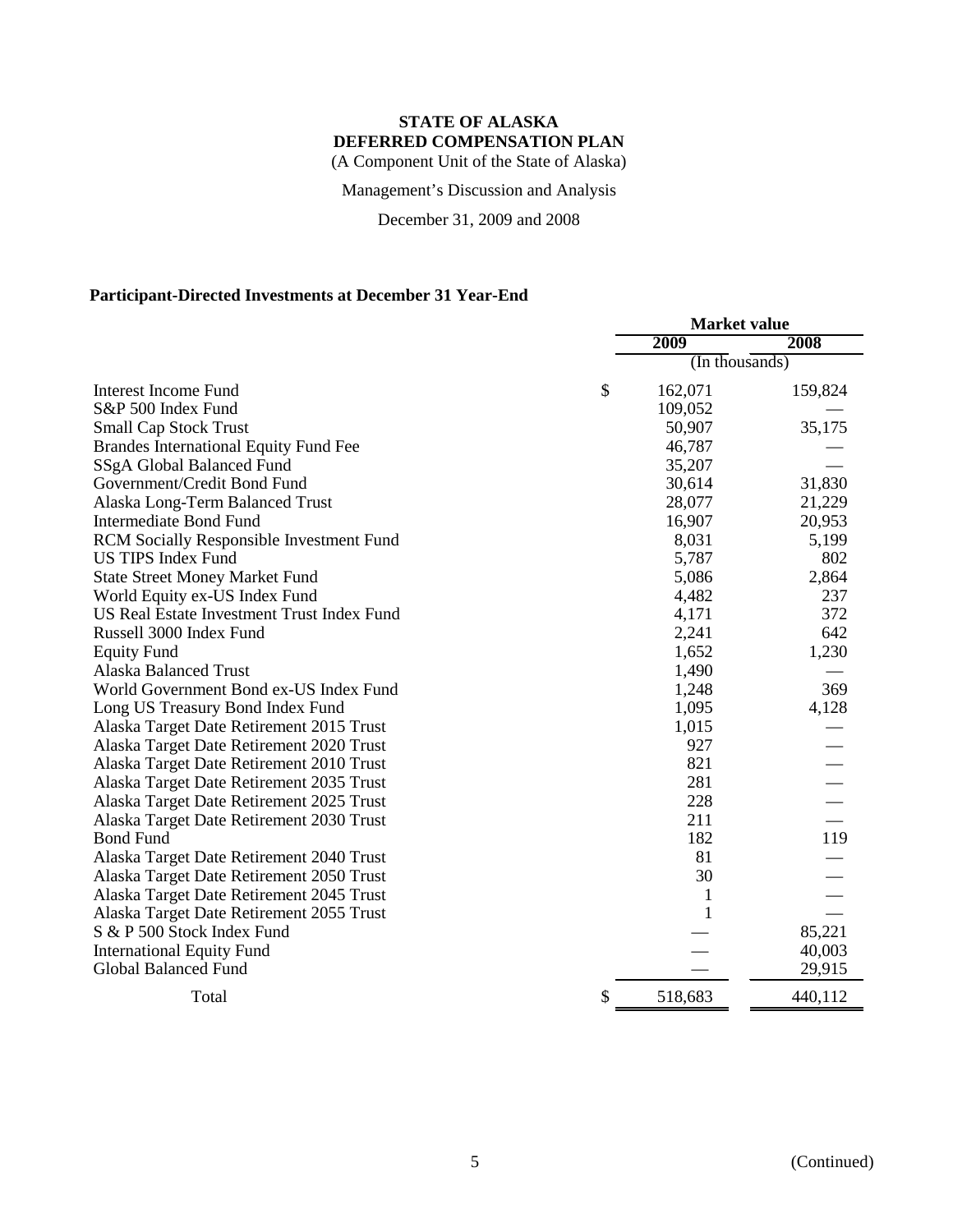(A Component Unit of the State of Alaska)

Management's Discussion and Analysis

December 31, 2009 and 2008

#### **Investment Returns for the 12-Month Periods Ended December 31, 2009 and 2008**

|                                                 | 2009          | 2008          |
|-------------------------------------------------|---------------|---------------|
|                                                 | 1-Year actual | 1-Year actual |
| Long US Treasury Bond Index Fund                | $(12.14)$ %   | N/A           |
| <b>Intermediate Bond Fund</b>                   | (0.54)        | 10.80%        |
| <b>State Street Money Market Fund</b>           | 0.04          | 1.24          |
| Government/Credit Bond Fund                     | 3.79          | 5.76          |
| World Government Bond ex-US Index Fund          | 4.00          | N/A           |
| Interest Income Fund                            | 4.27          | 4.62          |
| <b>US TIPS Index Fund</b>                       | 11.21         | N/A           |
| Alaska Balanced Trust                           | 15.15         | N/A           |
| <b>Brandes International Equity Fund</b>        | N/A           | N/A           |
| Alaska Long-Term Balanced Trust                 | 21.02         | (23.19)       |
| Alaska Target Date Retirement 2025 Trust        | 25.69         | N/A           |
| Russell 3000 Index Fund                         | 28.74         | N/A           |
| US Real Estate Investment Trust Index Fund      | 29.49         | N/A           |
| <b>RCM</b> Socially Responsible Investment Fund | 32.62         | N/A           |
| <b>Small Cap Stock Trust</b>                    | 39.59         | (33.31)       |
| World Equity ex-US Index Fund                   | 43.36         | N/A           |
| S&P 500 Index Fund                              | 26.85         | N/A           |
| SSgA Global Balanced Fund                       | N/A           | N/A           |
| Alaska Target Date Retirement 2015 Trust        | 17.53         | N/A           |
| Alaska Target Date Retirement 2020 Trust        | 22.57         | N/A           |
| Alaska Target Date Retirement 2010 Trust        | N/A           | N/A           |
| Alaska Target Date Retirement 2035 Trust        | N/A           | N/A           |
| Alaska Target Date Retirement 2030 Trust        | N/A           | N/A           |
| Alaska Target Date Retirement 2040 Trust        | N/A           | N/A           |
| Alaska Target Date Retirement 2050 Trust        | N/A           | N/A           |
| Alaska Target Date Retirement 2045 Trust        | N/A           | N/A           |
| Alaska Target Date Retirement 2055 Trust        | N/A           | N/A           |
| S & P 500 Stock Index Fund                      | N/A           | (36.91)       |
| <b>International Equity Fund</b>                | N/A           | (37.20)       |
| <b>Global Balanced Fund</b>                     | N/A           | (27.28)       |

The Hartford Equity Fund and Hartford Bond Fund have both been closed to participant use since 1986. Because of the closed nature of the funds, a rate of return on a fully comparable basis is not provided. However, both funds closely mirror funds generally of the same asset composition description that are actively available.

#### **Contributions and Distributions**

The Plan had contributions of \$35.6 million in the 2009 calendar year compared to \$36.5 million in the 2008 calendar year. Decreased contributions are attributable to decreased elected deferrals per employee in the Plan.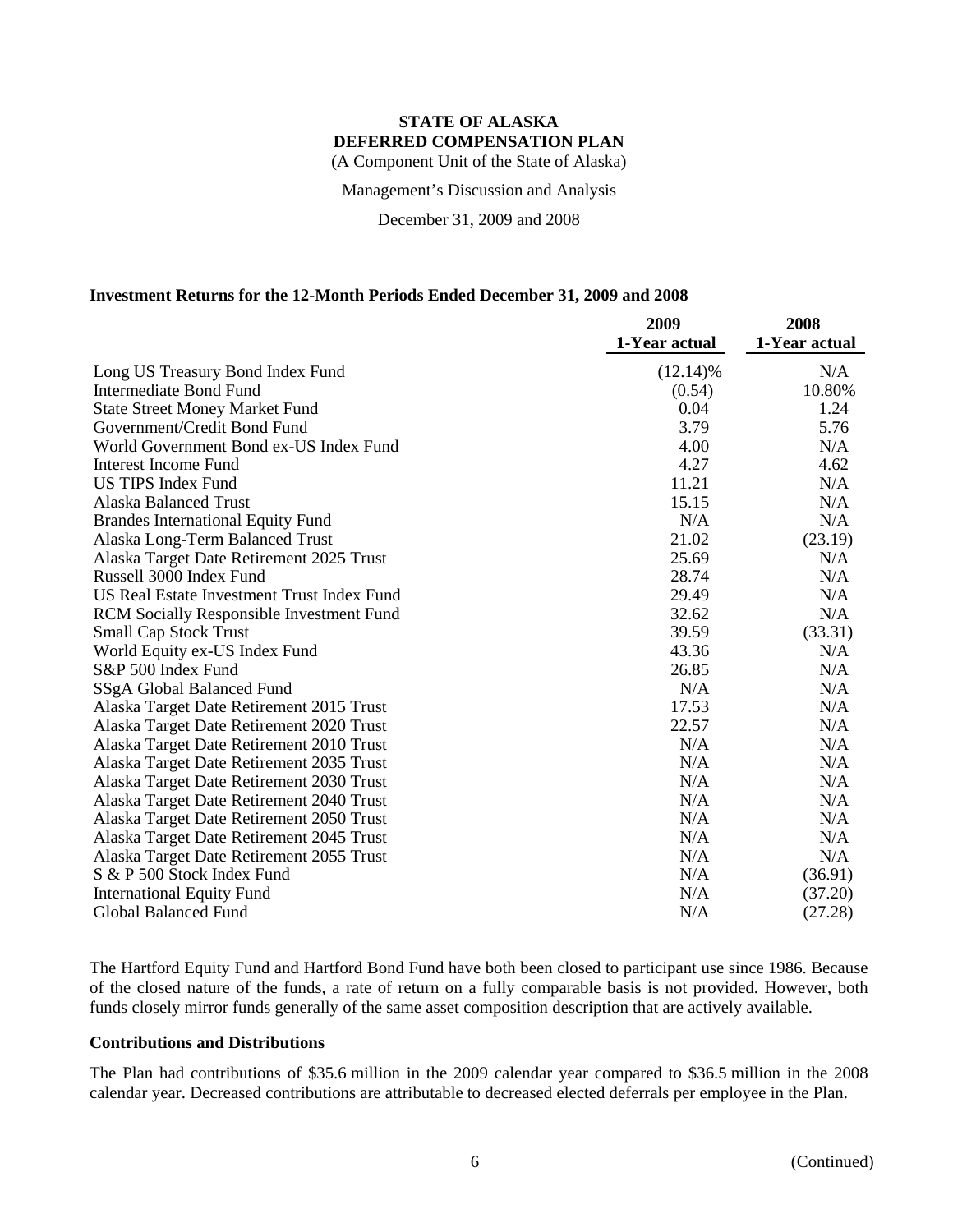Management's Discussion and Analysis

December 31, 2009 and 2008

The Plan had benefits paid to participants and purchases of annuity contracts of \$25.1 million for the 2009 calendar year compared to \$33.3 million for the 2008 calendar year. Decreased account values resulting from prior year negative investment returns continue to contribute to the reduced amount of withdrawals.

#### **Fiduciary Responsibilities**

The Alaska Retirement Management Board, the plan administrator, and the Commissioner of Administration are co-fiduciaries of the Plan.

The Plan's assets can only be used for the exclusive benefit of the Plan's participants, beneficiaries, and alternate payees.

#### **Request for Information**

This financial report is designed to provide a general overview for those parties interested in the Plan's finances. Questions concerning any of the information provided in this financial report or requests for additional information should be addressed to:

> State of Alaska Deferred Compensation Plan Division of Retirement & Benefits, Accounting Section PO Box 110203 Juneau, AK 99811-0203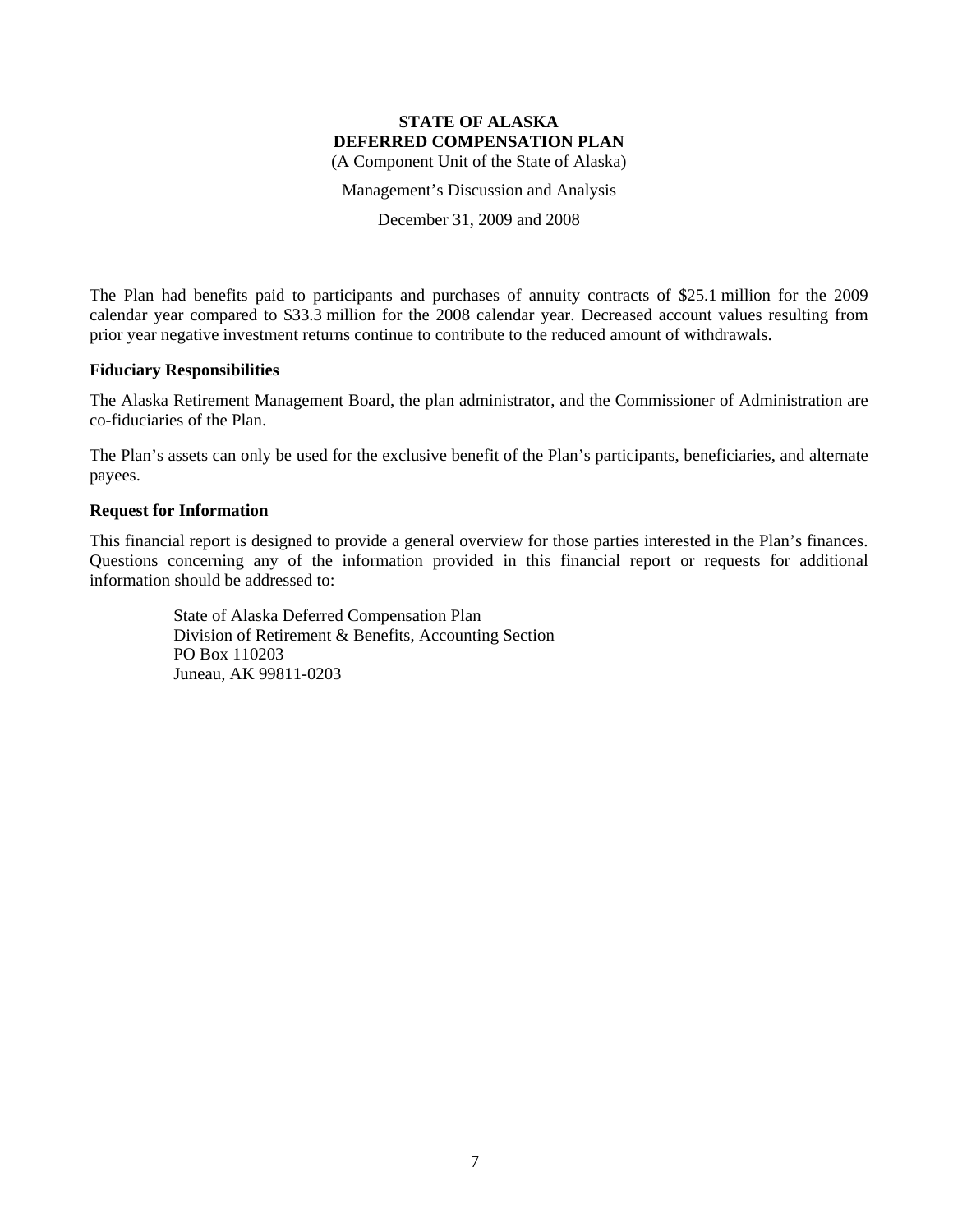Statements of Fiduciary Net Assets

December 31, 2009 and 2008

(In thousands)

|                                                                                                                    |     | 2009                        | 2008                        |
|--------------------------------------------------------------------------------------------------------------------|-----|-----------------------------|-----------------------------|
| Assets:<br>Participant contributions receivable                                                                    | \$. | 2,667                       | 1,426                       |
| Investments:                                                                                                       |     |                             |                             |
| Collective investment funds, at fair value:<br>Participant-directed<br>Money market fund – nonparticipant-directed |     | 323,449<br>545              | 259,059<br>504              |
|                                                                                                                    |     | 323,994                     | 259,563                     |
| Interest income fund:<br>Synthetic investment contracts, at fair value<br>Cash and cash equivalents, at fair value |     | 154,447<br>7,624<br>162,071 | 152,515<br>7,309<br>159,824 |
| Ownership of pooled investment funds, participant-directed,<br>at fair value                                       |     | 33,163                      | 21,229                      |
| Total investments                                                                                                  |     | 519,228                     | 440,616                     |
| Total assets                                                                                                       |     | 521,895                     | 442,042                     |
| Accrued expenses                                                                                                   |     | 203                         |                             |
| Net assets held in trust for individuals, organizations,<br>and other governments                                  |     | 521,692                     | 442,042                     |

See accompanying notes to financial statements.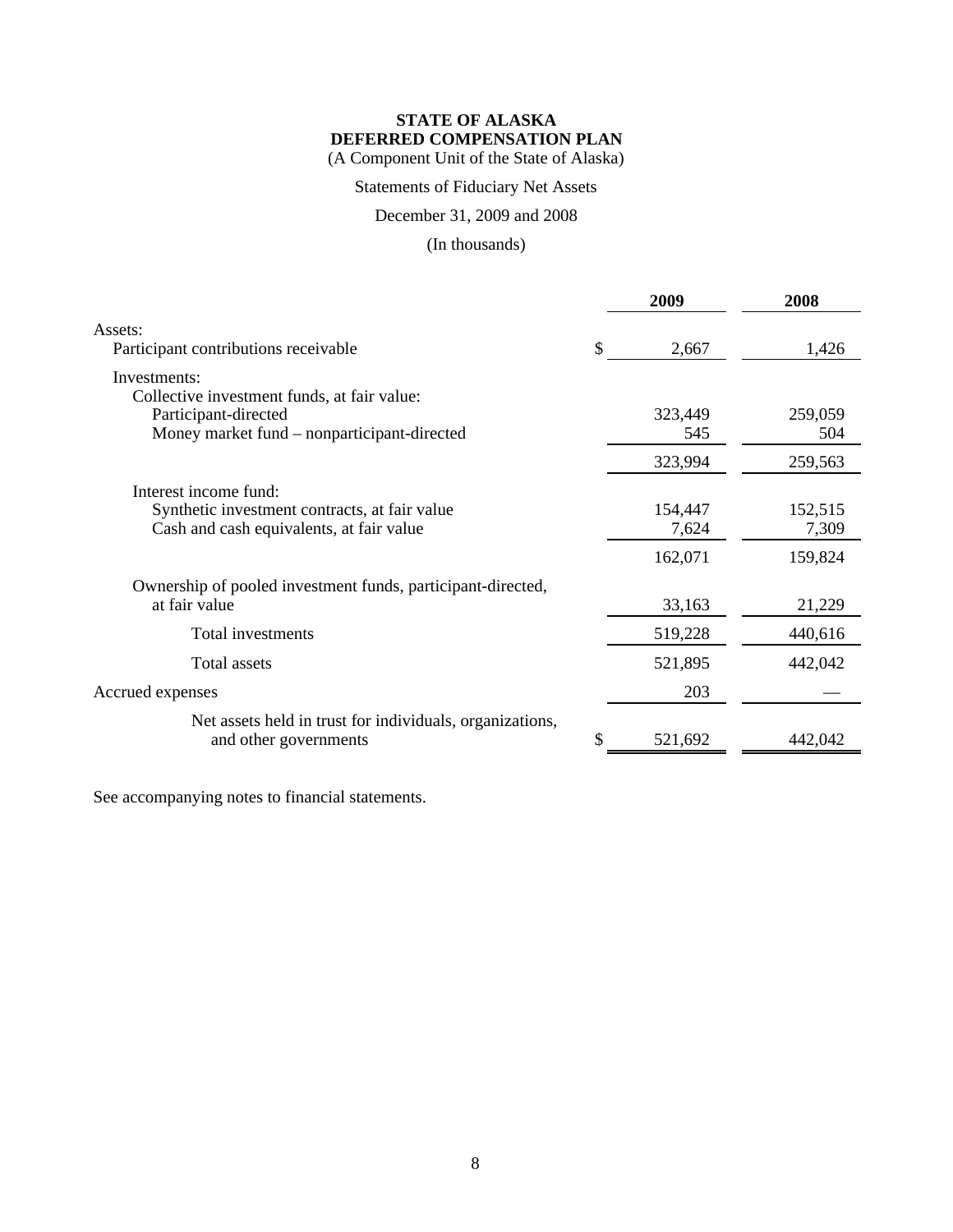(A Component Unit of the State of Alaska)

## Statements of Changes in Fiduciary Net Assets

## Years ended December 31, 2009 and 2008

## (In thousands)

|                                                                                                              | 2009            | 2008                |
|--------------------------------------------------------------------------------------------------------------|-----------------|---------------------|
| Additions (reductions):<br>Participant contributions                                                         | \$<br>35,597    | 36,526              |
| Investment income (loss):<br>Net appreciation (depreciation) in fair value of investments<br>Interest income | 65,359<br>6,193 | (111, 442)<br>5,481 |
| Net investment income (loss)                                                                                 | 71,552          | (105, 961)          |
| Total additions (reductions)                                                                                 | 107,149         | (69, 435)           |
| Deductions:<br>Benefits paid to participants and purchases of annuity contracts<br>Administrative expenses   | 25,080<br>2,419 | 33,315<br>811       |
| <b>Total deductions</b>                                                                                      | 27,499          | 34,126              |
| Net increase (decrease) in net assets held in trust for<br>individuals, organizations, and other governments | 79,650          | (103, 561)          |
| Net assets, beginning of year                                                                                | 442,042         | 545,603             |
| Net assets, end of year                                                                                      | 521,692         | 442,042             |
|                                                                                                              |                 |                     |

See accompanying notes to financial statements.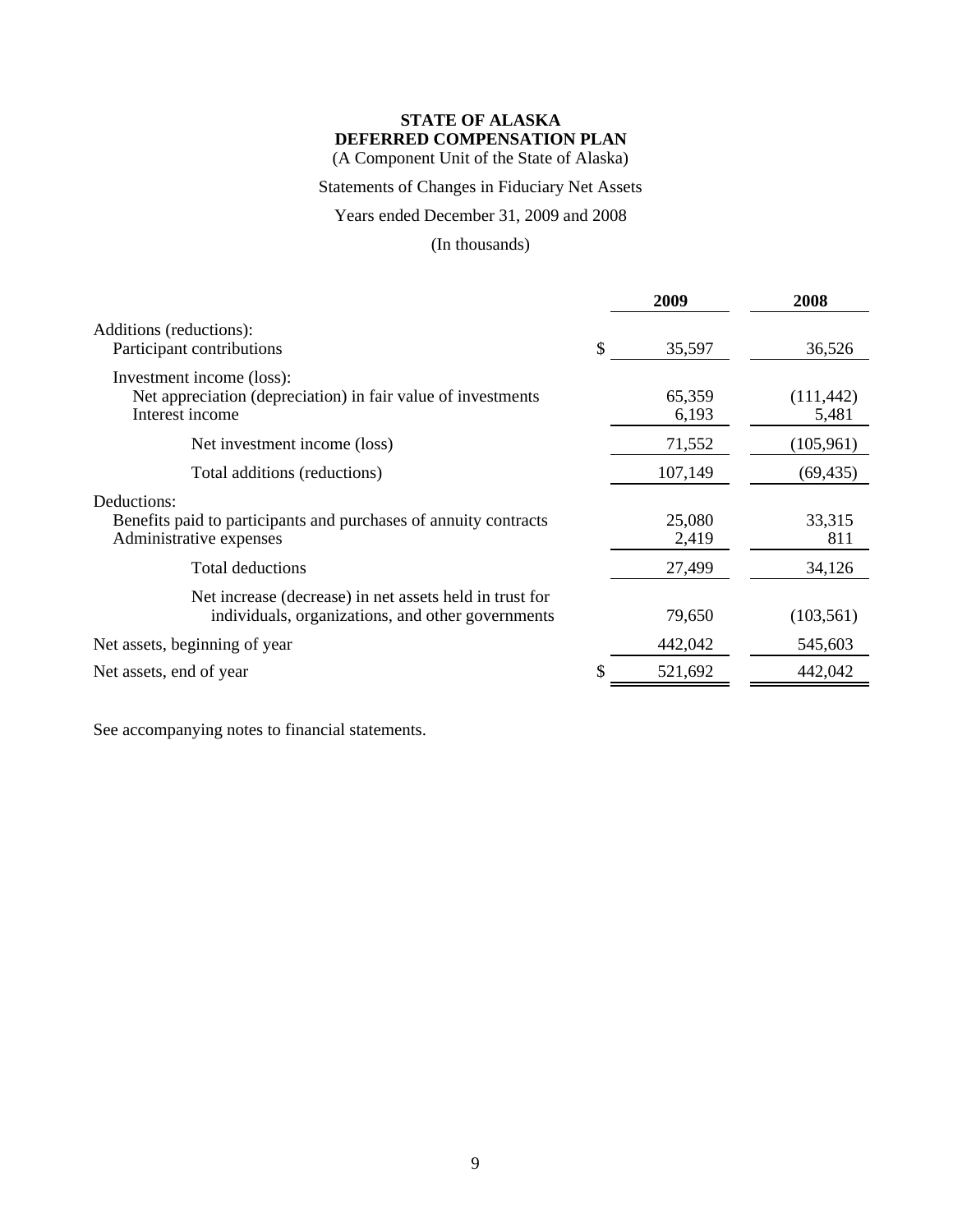(A Component Unit of the State of Alaska)

Notes to Financial Statements

December 31, 2009 and 2008

#### **(1) Description**

The following brief description of the State of Alaska Deferred Compensation Plan (the Plan), a defined contribution plan, is provided for general information purposes only. Participants should refer to the plan document for more complete information.

#### *(a) General*

The Plan was created by State of Alaska (the State) Statutes issued May 31, 1974, and was most recently amended effective March 1, 2006. It is a deferred compensation plan under Section 457 of the Internal Revenue Code and is available to all permanent and long-term non-permanent employees and elected officials of the State and, with the March 1, 2006 amendment, members of State boards and commissions. Participants in the Plan authorize the State to reduce their current salary or compensation so that they can receive the amount deferred at a later date. The deferred compensation is not available to participants until termination, retirement, death, or an unforeseeable emergency, within the definition allowed by the applicable Internal Revenue Code. As of December 31, 2009 and 2008, the Plan had approximately 9,000 participants.

As a result of the passage of The Small Business Job Protection Act of 1996 (SBJPA), all amounts deferred, including amounts deferred before the effective date of the new law under an eligible 457 plan must be held in a trust for the exclusive benefit of employees and beneficiaries. This law repealed the requirement that a Section 457 plan sponsored by a government be solely the property of the employer, subject only to the claims of the employer's general creditors. The trust requirement generally applies to assets and income held by a plan on and after the date of enactment of the SBJPA. For any plan in existence on the date of enactment of the SBJPA, a trust need not be established before January 1, 2000.

As to the Plan, the plan document was amended effective January 1, 1997 to recognize and establish the trust requirement for the Plan. The formal trust documents were completed by December 31, 1998.

The plan document was completely restated effective January 1, 2002 for compliance with the Economic Growth and Tax Relief Reconciliation Act of 2001 and most recently amended March 1, 2006.

The Division of Retirement and Benefits is responsible for plan administration and recordkeeping. The Alaska Retirement Management Board (the Board) is responsible for the specific investment of moneys in the Plan.

#### *(b) Contributions*

During 2009 and 2008, plan participants could contribute a minimum of \$50 a month (\$600 per year). In 2009, under the current law, the maximum amount that could be deferred in a year was \$16,500 for participants under age 50 and \$22,000 for participants who are age 50 and greater. In 2008, the maximum amount that could be deferred in a year was \$15,500 for participants under age 50 and \$20,500 for participants who are age 50 and greater. However, for each of the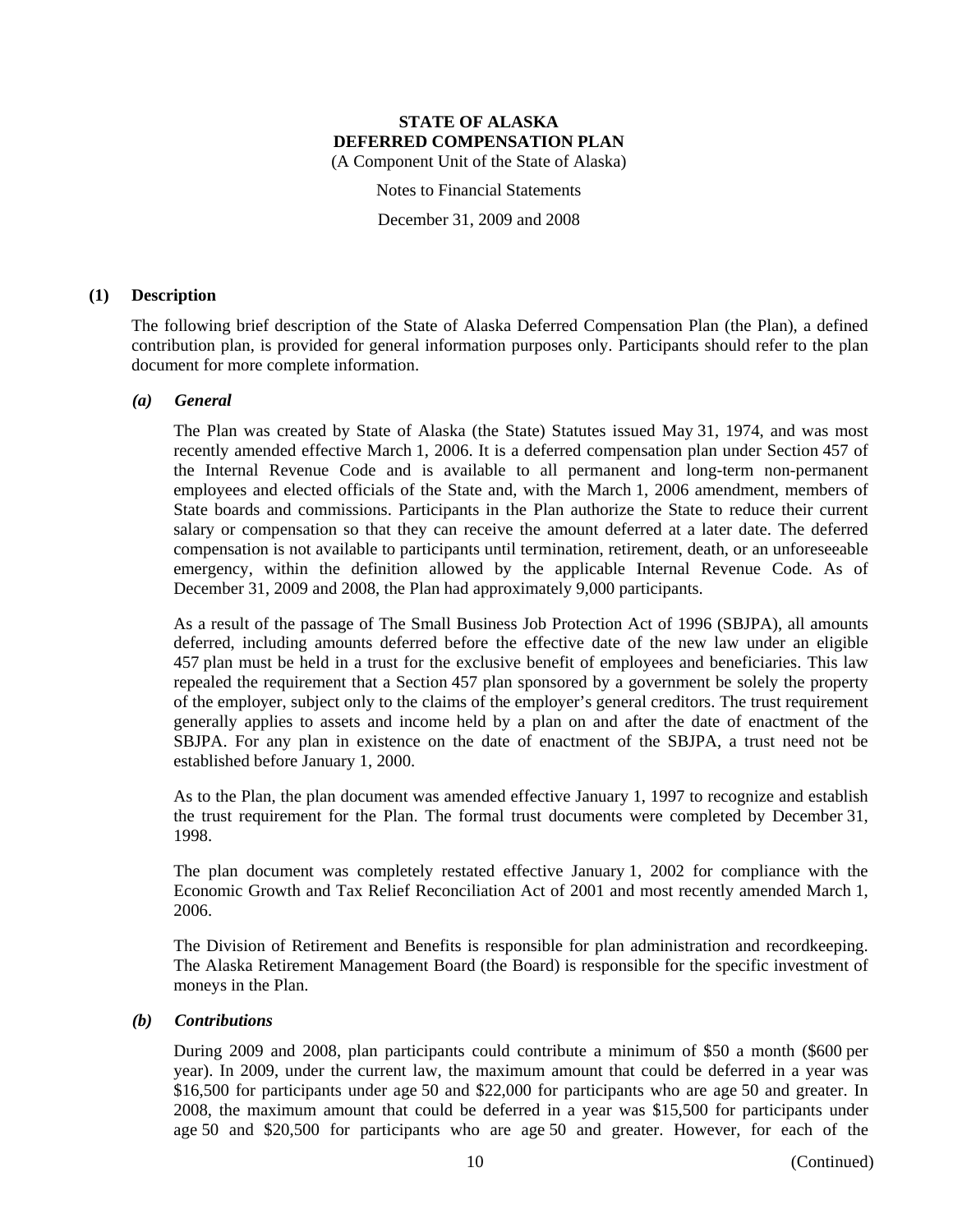Notes to Financial Statements

December 31, 2009 and 2008

participant's last three calendar years ending prior to normal retirement age, a "catch-up limitation" applies, which allows larger contributions (up to \$33,000 in 2009 and up to \$31,000 in 2008). Participants vest automatically in all of their contributions and earnings on those contributions.

#### *(c) Participant Accounts*

Participant accounts are self-directed with respect to investment options. Each participant designates how his or her contribution is to be allocated among the investment options. Each participant's account is credited with the participant's contributions and the appreciation or depreciation in unit value for the investment funds.

A recordkeeping/administrative fee is deducted monthly from each participant's account, applied pro rata to all the funds the member participates in. This fee is for all costs incurred by the recordkeeper and by the State. The investment management fees are netted out of the funds' performance.

At December 31, 2009, participants had the following investment options:

#### **Collective Investment Funds**

*Equity Fund* – this fund invests in diversified common stocks of high-quality growth companies for long-term capital growth with income a secondary consideration. This investment option is only available to participants whose contributions were originally invested with the Hartford Life Insurance Company and have since remained with Hartford Life Insurance Company.

*Bond Fund* – this fund invests in investment grade corporate and government bonds and other debt securities. This investment option is only available to participants whose contributions were originally invested with the Hartford Life Insurance Company and have since remained with Hartford.

*T. Rowe Price Small-Cap Stock Trust* – this fund invests primarily in stocks of small companies that appear undervalued or offer the potential for superior earnings growth. This fund invests at least 65% of its total assets in the stocks of small companies.

*Brandes International Equity Fund* – this fund invests primarily in the equity securities of non-U.S. issuers whose equity market capitalizations exceed \$5 billion at the time of purchase. The fund is managed using a value investment process based on Graham & Dodd fundamental analysis of individual securities to identify those that are priced below their intrinsic value.

*SSgA Global Balanced Fund* –this fund has a target asset allocation of 60% equities and 40% fixed income and is invested in a mix of passively managed commingled funds.

*RCM Socially Responsible Investment Fund* – this fund is actively managed and only invests in companies contained within the KLD Large-Mid Cap Social Index (LMSI). The LMSI holds approximately 600 companies with the highest environmental, social, and governance (ESG) rankings in each sector of the 1,000 largest U.S. stocks.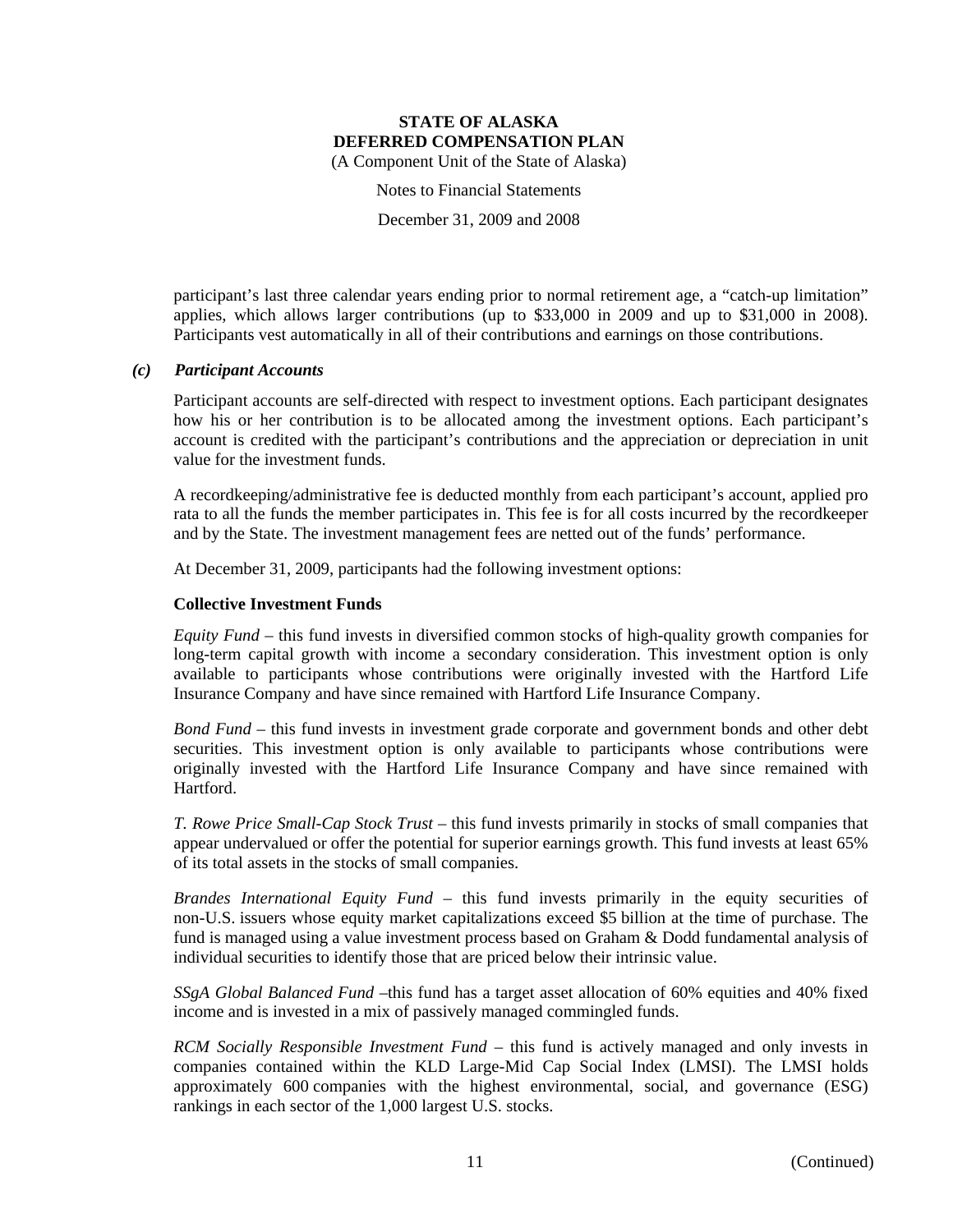Notes to Financial Statements

December 31, 2009 and 2008

*Government/Credit Bond Index Fund* – this fund invests in a highly diversified portfolio of high-quality U.S. fixed-income securities. The fund buys and holds portfolios of the securities included in the Barclays Capital Government/Credit Bond Index. The fund seeks to closely match the Index's total rate of return.

*Intermediate Bond Fund* – this fund buys and holds representative securities included in the Barclays Capital Intermediate Bond Index. The fund seeks to closely match the Index's total rate of return.

*World Equity ex-US Index Fund* – this fund is designed to replicate the returns of the MSCI ACWI Ex-US Index and provide a broad-based, low-cost exposure to both the developed and emerging markets. The index consists of approximately 2000 securities across 47 markets with emerging markets representing approximately 18%.

*World Government Bond ex-US Index Fund* – this fund is designed to replicate the total rate of return of the Citigroup World Government Bond Ex-U.S. Index. The fund employs a passive bond indexing strategy investing in a well diversified portfolio which is representative of the international government bond market.

*Russell 3000 Index Fund* – this fund is designed to replicate the returns and characteristics of the Russell 3000 Index. The fund comprises the 3,000 largest stocks in the U.S. market and accounts for approximately 97% of the U.S. stock market capitalization.

*Long US Treasury Bond Index Fund* – this fund invests in one or more commingled funds managed by SSgA which, in combination, are designed to replicate the return of the Barclays Capital Long Treasury Bond Index while providing for daily liquidity for plan participants. The fund seeks to match the return of Barclays Capital Long Treasury Bond Index by investing in a well-diversified portfolio of treasury securities with maturities longer than 10 years.

*US Real Estate Investment Trust Index Fund* – this fund seeks to replicate the returns and characteristics of the Dow Jones Wilshire REIT Index by purchasing each security in the same capitalization weight as it appears in the Index.

*US Treasury Inflation-Protected Securities (TIPS) Index Fund* – this fund invests in the SSgA TIPS Index NL Series (Class A) and is intended to replicate the return of the index while providing for daily liquidity for the plan participants. The fund seeks to match the returns of the index by investing in a portfolio of U.S. Treasury inflation-protected securities.

*State Street Institutional Treasury Money Market Fund* – this money market fund seeks to achieve its investment objective by investing substantially all of its investable assets in the State Street Money Market Portfolio of State Street Master Funds, which has the same investment objective as and investment policies that are substantially similar to those of the fund. The fund attempts to achieve its investment objective by investing exclusively in direct obligations of the U.S. Treasury, such as U.S. Treasury bills, notes, and bonds. The fund may also invest in other mutual funds, subject to regulatory limitations, that invest exclusively in such obligations.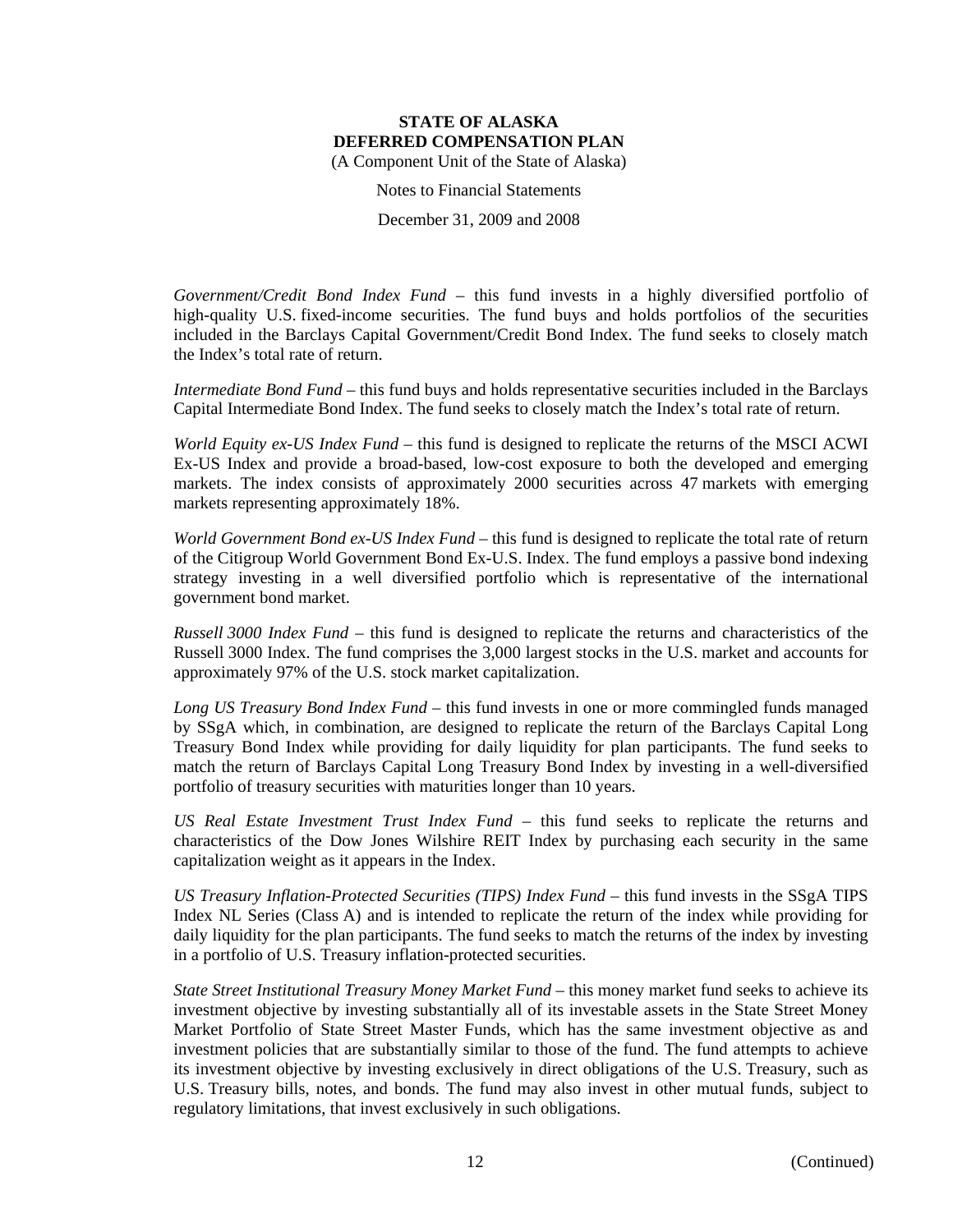Notes to Financial Statements

December 31, 2009 and 2008

*S&P 500 Stock Index Fund* – the fund offers diversified investment in the U.S. equity market and is designed to replicate the returns and characteristics of the Standard & Poor's 500 Composite Stock Price Index. The fund owns all 500 of the securities in the S&P 500 Index in proportion to each security's size as measured by its total market value.

## **Interest Income Fund**

*Interest Income Fund* – the purpose of this fund is to maximize current income while maintaining principal stability by investing primarily in synthetic investment contracts issued by banks and insurance companies that meet stringent credit standards. Supporting securities for synthetic investment contracts typically include U.S. Treasury/Agency obligations, mortgage- and assetbacked securities, as well as investment grade corporate bonds.

## **Pooled Investment Fund**

*Alaska Target Date Retirement 2010 – 2055 Trusts* – the purpose of these funds is to provide a diverse mix of stocks, bonds, and money market securities for long-term investors with a higher tolerance for risk. The Trusts are designed to gradually invest more conservatively as the target retirement date approaches. The trusts invest in four underlying common trust funds, each one emphasizing a different market sector: U.S. stocks, non-U.S. stocks, U.S. investment-grade bonds, and money market securities. Over time, the allocations become more conservative, systematically decreasing exposure to stocks and increasing exposure to bonds and money market securities on a quarterly basis. At the target date, the trusts maintain a substantial exposure to stocks (approximately 55%). The most conservative allocation to stocks (approximately 20%) occurs 30 years after the target date is reached.

*Alaska Balanced Trust* – the purpose of this fund is to provide a balanced and diversified mix of U.S. and international stocks, bonds, federally guaranteed mortgages, and money market securities for investors with a low to average tolerance for risk. The trust is made up of securities from six market sectors: large U.S. companies, established international companies, small U.S. companies, investment-grade U.S. bonds, federally guaranteed mortgages, and money market instruments.

*Alaska Long-Term Balanced Trust* – the purpose of this fund is to provide a balanced and diversified mix of U.S. and international stocks, investment-grade bonds, federally guaranteed mortgages, and money market instruments for investors with a moderate risk tolerance. The trust is made up of securities from six market sectors: large U.S. companies, established international companies, small U.S. companies, investment-grade U.S. bonds, federally guaranteed mortgages, and money market instruments.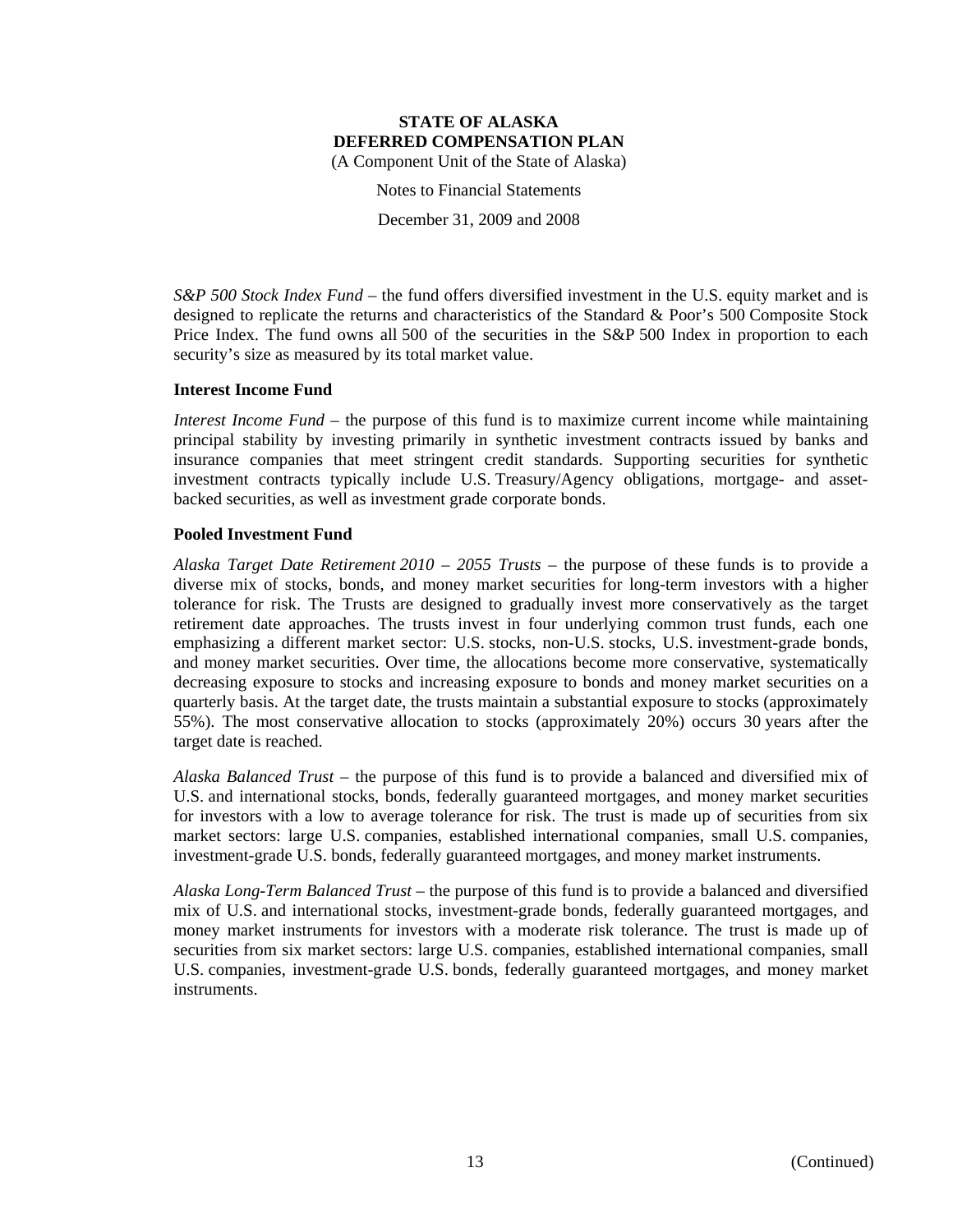(A Component Unit of the State of Alaska)

Notes to Financial Statements

December 31, 2009 and 2008

#### *(d) Payment of Benefits*

Participants are eligible to withdraw their account balance upon termination in the form of a lump sum, one of various annuities, or a periodic payment option, unless the participant elects to defer commencement of benefits. Account balances of \$1,000 or less are automatically paid in the form of a lump-sum distribution. The deferred benefit commencement date can be no later than April 1 of the year after the participant would have turned age 70½. Payment of benefits to a participant commences 60 days after termination or the deferred benefit commencement date, as applicable.

Participants may request a hardship withdrawal for an unforeseeable emergency, within the definition allowed by the applicable Internal Revenue Code. Hardship withdrawals are received as lump-sum distributions and must be approved by the plan administrator.

The Plan purchases annuity contracts from an insurance company. The annuity contracts are excluded from plan assets.

#### *(e) Income Taxes*

The Plan is exempt from federal income taxes under the provisions of Section 501(a) of the Internal Revenue Code.

#### *(f) Termination, Partial Termination, or Complete Discontinuance of Contributions*

Although the State has established the Plan with the bona fide intention and expectation that it will continue the Plan indefinitely, the State may in its sole and absolute discretion terminate the Plan in whole or in part at any time without liability whatsoever for such termination. If the Plan shall be terminated, the participants in the Plan will be deemed to have withdrawn from the Plan as of the date of such termination. Deferred compensation shall thereupon cease. Upon plan termination, each participant or beneficiary shall be given the opportunity to elect a benefit commencement date and form of payment.

#### **(2) Summary of Significant Accounting Policies**

#### *(a) Accounting Basis*

The Plan utilizes the economic resources measurement focus and the accrual method of accounting. In preparing the financial statements, the plan administrator is required to make estimates that affect the reported amounts of assets and liabilities and disclosures of contingent assets and liabilities as of the date of the financial statements, and additions and deductions for the reporting period. Actual results could differ from those estimates.

#### *(b) Valuation of Collective Investment Funds*

The Plan's investments in Collective Investment Funds (note 3), held in trust, are stated at fair value based on the unit value as reported by the trustees multiplied by the number of units held by the Plan. The unit value is determined by the trustees based on the fair value of the underlying assets. Purchases and sales of securities are recorded on a trade-date basis.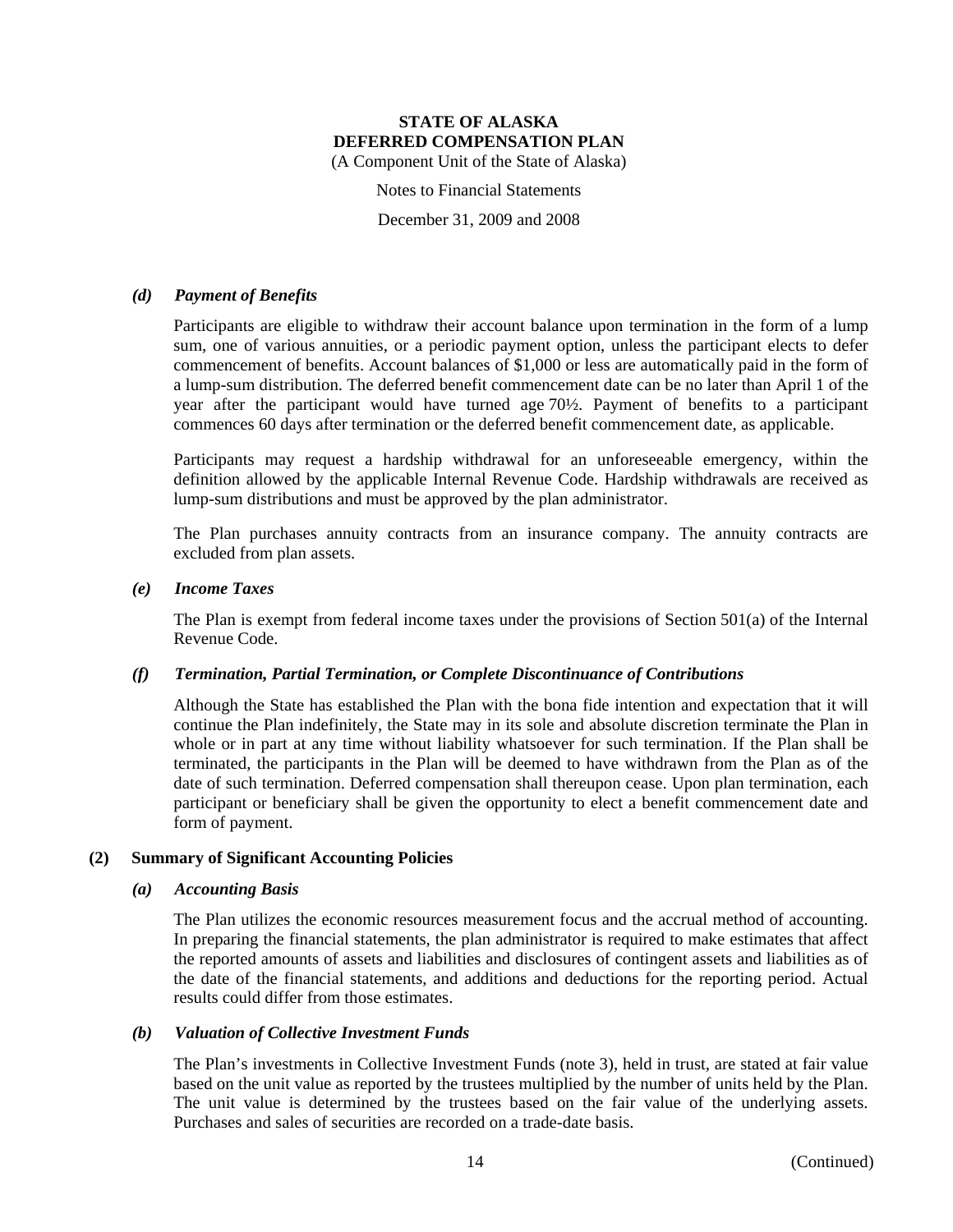(A Component Unit of the State of Alaska)

Notes to Financial Statements

December 31, 2009 and 2008

#### *(c) Valuation of Synthetic Investment Contracts*

The Plan's investments in fully benefit responsive synthetic investment contracts (note 5) are stated at fair value as they are affected by the market factors and credit standing.

#### *(d) Contributions Receivable*

Contributions applicable to wages earned through the Plan's year-end are accrued. These contributions are considered fully collectible, and accordingly, no allowance for doubtful accounts is considered necessary.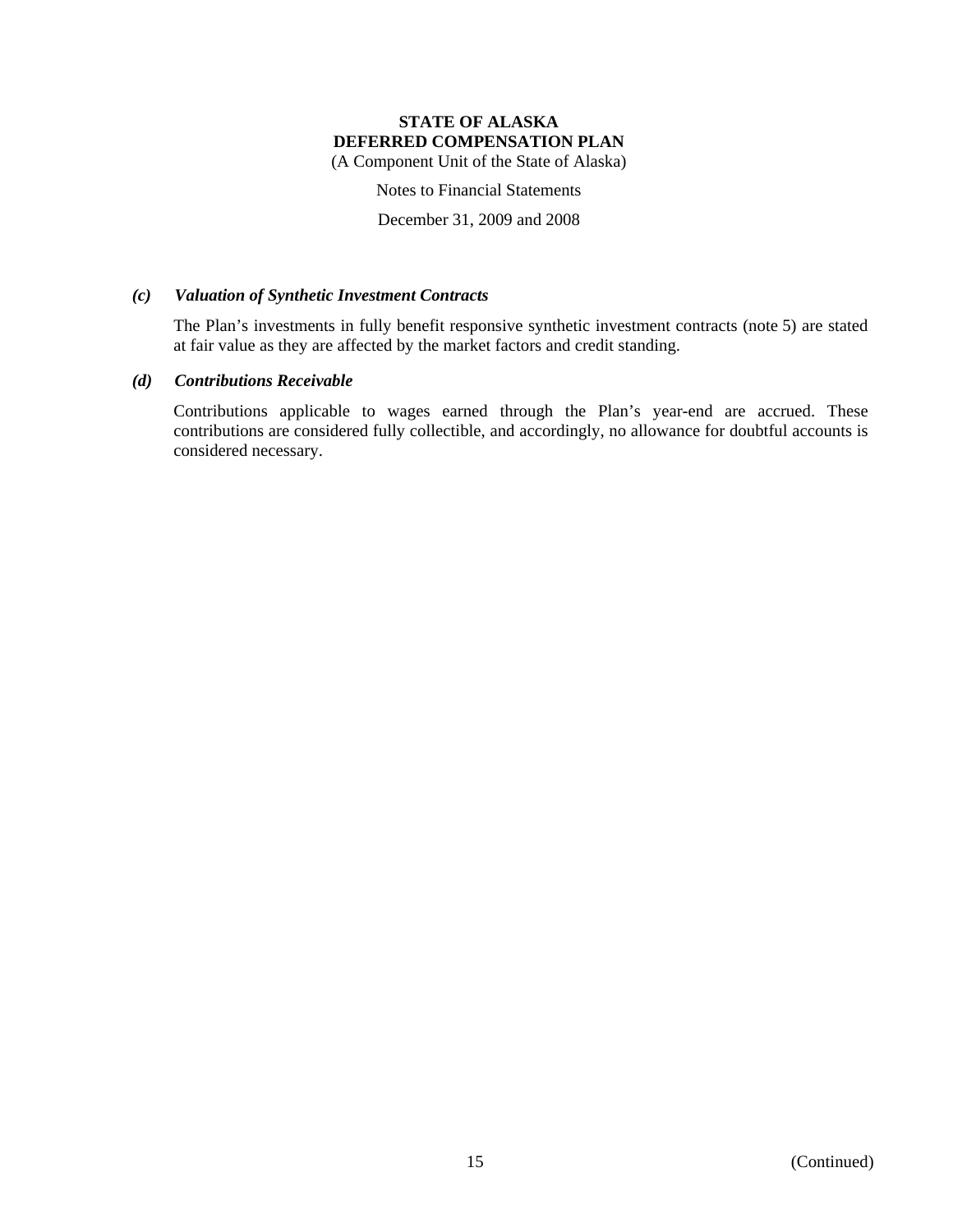(A Component Unit of the State of Alaska)

Notes to Financial Statements

December 31, 2009 and 2008

## **(3) Collective Investment Funds**

The Plan's investments at December 31 include the following collective investment funds:

|                                          | <b>Units owned</b> | Unit value |               | <b>Balance</b> |
|------------------------------------------|--------------------|------------|---------------|----------------|
|                                          |                    |            |               | (In thousands) |
| 2009:                                    |                    |            |               |                |
| Equity funds:                            |                    |            |               |                |
| <b>Brandes International Equity Fund</b> | 4,664,656          | 10.030     | $\mathcal{S}$ | 46,787*        |
| <b>Small Cap Stock Trust</b>             | 1,293,707          | 39.350     |               | 50,907*        |
| S & P 500 Index Fund                     | 2,937,026          | 37.130     |               | 109,052*       |
| <b>RCM</b> Socially Responsible          |                    |            |               |                |
| <b>Investment Fund</b>                   | 656,789            | 12.229     |               | 8,031          |
| World Equity ex-US Index Fund            | 393,199            | 11.400     |               | 4,482          |
| Russell 3000 Index Fund                  | 234,330            | 9.564      |               | 2,241          |
| <b>US Real Estate Investment Trust</b>   |                    |            |               |                |
| <b>Index Fund</b>                        | 559,831            | 7.451      |               | 4,171          |
| Equity Fund, actively managed            | 109,281            | 15.122     |               | 1,652          |
|                                          |                    |            |               | 227,323        |
| Bond and debt securities funds:          |                    |            |               |                |
| Government/Credit Bond Fund              | 1,110,669          | 27.564     |               | 30,614*        |
| <b>Intermediate Bond Fund</b>            | 717,799            | 23.553     |               | 16,907         |
| World Government Bond                    |                    |            |               |                |
| ex-US Index Fund                         | 113,586            | 10.984     |               | 1,248          |
| Long US Treasury Bond Index Fund         | 106,825            | 10.246     |               | 1,095          |
| <b>US TIPS Index Fund</b>                | 554,291            | 10.440     |               | 5,787          |
| Bond Fund, actively managed              | 22,423             | 8.116      |               | 182            |
|                                          |                    |            |               | 55,833         |
| Bond and equity funds:                   |                    |            |               |                |
| <b>Global Balanced Fund</b>              | 3,149,687          | 11.178     |               | 35,207*        |
|                                          |                    |            |               | 35,207         |
| Money market fund:                       |                    |            |               |                |
| Participant-directed - State Street      |                    |            |               |                |
| <b>Institutional Treasury Money</b>      |                    |            |               |                |
| <b>Market Fund</b>                       | 5,086,334          | 1.000      |               | 5,086          |
| Nonparticipant-directed                  | 32,398             | 16.828     |               | 545            |
|                                          |                    |            |               | 5,631          |
| Total collective investment funds        |                    |            | \$            | 323,994        |
|                                          |                    |            |               |                |

\* Represents 5% or greater of plan assets at December 31.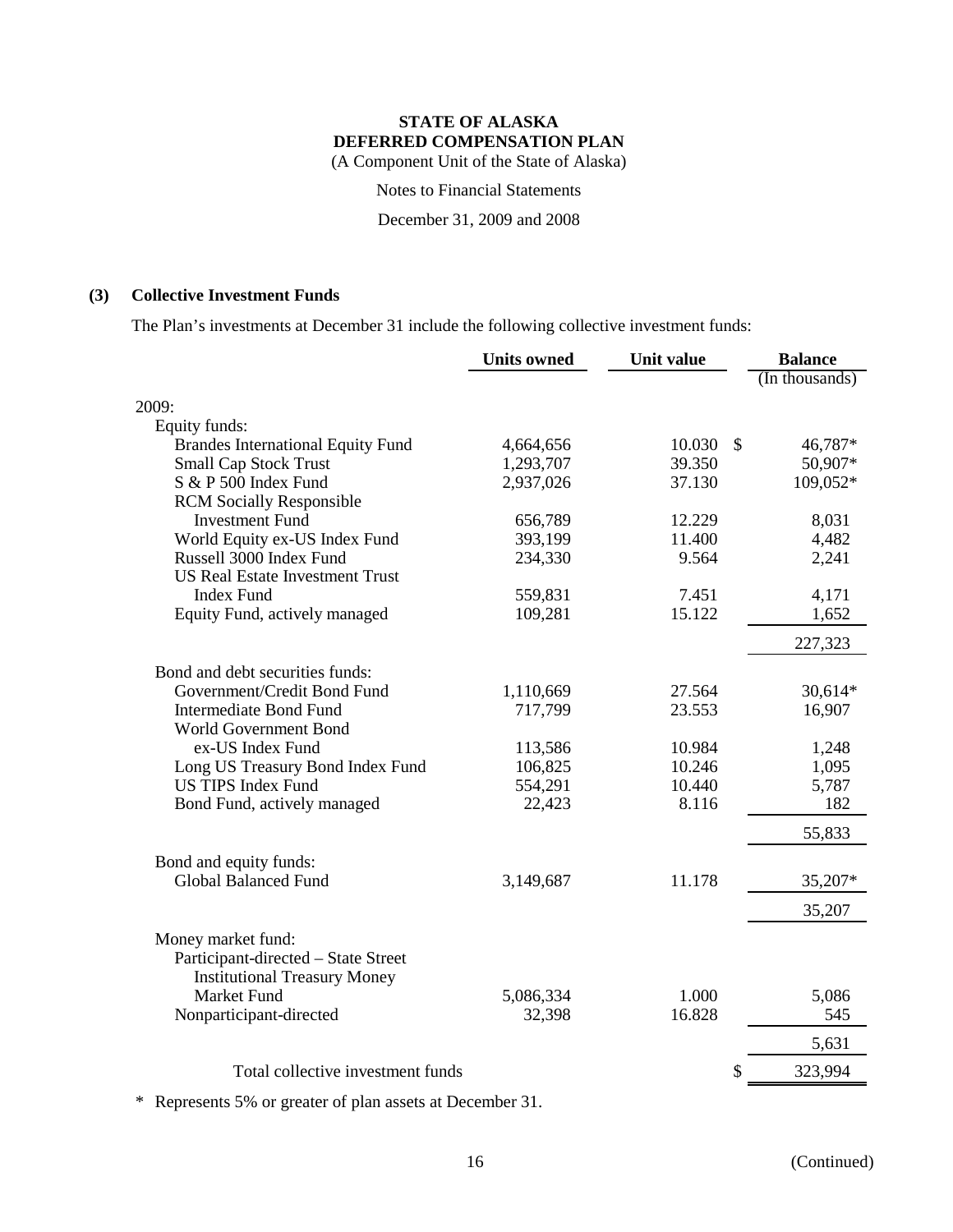(A Component Unit of the State of Alaska)

Notes to Financial Statements

December 31, 2009 and 2008

| (In thousands)<br>Equity funds:<br><b>International Equity Fund</b><br>3,167,369<br>12.630<br>$\mathbb{S}$<br>$40,003*$<br><b>Small Cap Stock Trust</b><br>28.190<br>35,175*<br>1,247,794<br>S & P 500 Index Fund<br>2,907,568<br>29.310<br>85,221*<br><b>RCM</b> Socially Responsible<br><b>Investment Fund</b><br>560,837<br>9.270<br>5,199<br>World Equity ex-US Index Fund<br>29,742<br>7.952<br>237<br>Russell 3000 Index Fund<br>7.429<br>642<br>86,376<br><b>US Real Estate Investment Trust</b><br><b>Index Fund</b><br>64,625<br>5.754<br>372<br>Equity Fund, actively managed<br>114,183<br>10.773<br>1,230<br>168,079<br>Bond and debt securities funds:<br>Government/Credit Bond Fund<br>26.557<br>31,830*<br>1,198,552<br><b>Intermediate Bond Fund</b><br>23.682<br>20,953<br>884,769<br><b>World Government Bond</b><br>ex-US Index Fund<br>34,903<br>10.562<br>369<br>Long US Treasury Bond Index Fund<br>354,032<br>11.661<br>4,128<br><b>US TIPS Index Fund</b><br>9.388<br>85,421<br>802<br>Bond Fund, actively managed<br>16,709<br>7.128<br>119<br>58,201<br>Bond and equity funds:<br><b>Global Balanced Fund</b><br>24.950<br>1,198,985<br>29,915*<br>29,915<br>Money market fund -<br>Participant-directed - State Street<br><b>Institutional Treasury Money</b><br><b>Market Fund</b><br>2,864,009<br>1.000<br>2,864<br>16.825<br>Nonparticipant-directed<br>29,929<br>504<br>3,368<br>Total collective investment funds<br>\$<br>259,563 |       | <b>Units owned</b> | Unit value | <b>Balance</b> |
|---------------------------------------------------------------------------------------------------------------------------------------------------------------------------------------------------------------------------------------------------------------------------------------------------------------------------------------------------------------------------------------------------------------------------------------------------------------------------------------------------------------------------------------------------------------------------------------------------------------------------------------------------------------------------------------------------------------------------------------------------------------------------------------------------------------------------------------------------------------------------------------------------------------------------------------------------------------------------------------------------------------------------------------------------------------------------------------------------------------------------------------------------------------------------------------------------------------------------------------------------------------------------------------------------------------------------------------------------------------------------------------------------------------------------------------------------------------------|-------|--------------------|------------|----------------|
|                                                                                                                                                                                                                                                                                                                                                                                                                                                                                                                                                                                                                                                                                                                                                                                                                                                                                                                                                                                                                                                                                                                                                                                                                                                                                                                                                                                                                                                                     |       |                    |            |                |
|                                                                                                                                                                                                                                                                                                                                                                                                                                                                                                                                                                                                                                                                                                                                                                                                                                                                                                                                                                                                                                                                                                                                                                                                                                                                                                                                                                                                                                                                     | 2008: |                    |            |                |
|                                                                                                                                                                                                                                                                                                                                                                                                                                                                                                                                                                                                                                                                                                                                                                                                                                                                                                                                                                                                                                                                                                                                                                                                                                                                                                                                                                                                                                                                     |       |                    |            |                |
|                                                                                                                                                                                                                                                                                                                                                                                                                                                                                                                                                                                                                                                                                                                                                                                                                                                                                                                                                                                                                                                                                                                                                                                                                                                                                                                                                                                                                                                                     |       |                    |            |                |
|                                                                                                                                                                                                                                                                                                                                                                                                                                                                                                                                                                                                                                                                                                                                                                                                                                                                                                                                                                                                                                                                                                                                                                                                                                                                                                                                                                                                                                                                     |       |                    |            |                |
|                                                                                                                                                                                                                                                                                                                                                                                                                                                                                                                                                                                                                                                                                                                                                                                                                                                                                                                                                                                                                                                                                                                                                                                                                                                                                                                                                                                                                                                                     |       |                    |            |                |
|                                                                                                                                                                                                                                                                                                                                                                                                                                                                                                                                                                                                                                                                                                                                                                                                                                                                                                                                                                                                                                                                                                                                                                                                                                                                                                                                                                                                                                                                     |       |                    |            |                |
|                                                                                                                                                                                                                                                                                                                                                                                                                                                                                                                                                                                                                                                                                                                                                                                                                                                                                                                                                                                                                                                                                                                                                                                                                                                                                                                                                                                                                                                                     |       |                    |            |                |
|                                                                                                                                                                                                                                                                                                                                                                                                                                                                                                                                                                                                                                                                                                                                                                                                                                                                                                                                                                                                                                                                                                                                                                                                                                                                                                                                                                                                                                                                     |       |                    |            |                |
|                                                                                                                                                                                                                                                                                                                                                                                                                                                                                                                                                                                                                                                                                                                                                                                                                                                                                                                                                                                                                                                                                                                                                                                                                                                                                                                                                                                                                                                                     |       |                    |            |                |
|                                                                                                                                                                                                                                                                                                                                                                                                                                                                                                                                                                                                                                                                                                                                                                                                                                                                                                                                                                                                                                                                                                                                                                                                                                                                                                                                                                                                                                                                     |       |                    |            |                |
|                                                                                                                                                                                                                                                                                                                                                                                                                                                                                                                                                                                                                                                                                                                                                                                                                                                                                                                                                                                                                                                                                                                                                                                                                                                                                                                                                                                                                                                                     |       |                    |            |                |
|                                                                                                                                                                                                                                                                                                                                                                                                                                                                                                                                                                                                                                                                                                                                                                                                                                                                                                                                                                                                                                                                                                                                                                                                                                                                                                                                                                                                                                                                     |       |                    |            |                |
|                                                                                                                                                                                                                                                                                                                                                                                                                                                                                                                                                                                                                                                                                                                                                                                                                                                                                                                                                                                                                                                                                                                                                                                                                                                                                                                                                                                                                                                                     |       |                    |            |                |
|                                                                                                                                                                                                                                                                                                                                                                                                                                                                                                                                                                                                                                                                                                                                                                                                                                                                                                                                                                                                                                                                                                                                                                                                                                                                                                                                                                                                                                                                     |       |                    |            |                |
|                                                                                                                                                                                                                                                                                                                                                                                                                                                                                                                                                                                                                                                                                                                                                                                                                                                                                                                                                                                                                                                                                                                                                                                                                                                                                                                                                                                                                                                                     |       |                    |            |                |
|                                                                                                                                                                                                                                                                                                                                                                                                                                                                                                                                                                                                                                                                                                                                                                                                                                                                                                                                                                                                                                                                                                                                                                                                                                                                                                                                                                                                                                                                     |       |                    |            |                |
|                                                                                                                                                                                                                                                                                                                                                                                                                                                                                                                                                                                                                                                                                                                                                                                                                                                                                                                                                                                                                                                                                                                                                                                                                                                                                                                                                                                                                                                                     |       |                    |            |                |
|                                                                                                                                                                                                                                                                                                                                                                                                                                                                                                                                                                                                                                                                                                                                                                                                                                                                                                                                                                                                                                                                                                                                                                                                                                                                                                                                                                                                                                                                     |       |                    |            |                |
|                                                                                                                                                                                                                                                                                                                                                                                                                                                                                                                                                                                                                                                                                                                                                                                                                                                                                                                                                                                                                                                                                                                                                                                                                                                                                                                                                                                                                                                                     |       |                    |            |                |
|                                                                                                                                                                                                                                                                                                                                                                                                                                                                                                                                                                                                                                                                                                                                                                                                                                                                                                                                                                                                                                                                                                                                                                                                                                                                                                                                                                                                                                                                     |       |                    |            |                |
|                                                                                                                                                                                                                                                                                                                                                                                                                                                                                                                                                                                                                                                                                                                                                                                                                                                                                                                                                                                                                                                                                                                                                                                                                                                                                                                                                                                                                                                                     |       |                    |            |                |
|                                                                                                                                                                                                                                                                                                                                                                                                                                                                                                                                                                                                                                                                                                                                                                                                                                                                                                                                                                                                                                                                                                                                                                                                                                                                                                                                                                                                                                                                     |       |                    |            |                |
|                                                                                                                                                                                                                                                                                                                                                                                                                                                                                                                                                                                                                                                                                                                                                                                                                                                                                                                                                                                                                                                                                                                                                                                                                                                                                                                                                                                                                                                                     |       |                    |            |                |
|                                                                                                                                                                                                                                                                                                                                                                                                                                                                                                                                                                                                                                                                                                                                                                                                                                                                                                                                                                                                                                                                                                                                                                                                                                                                                                                                                                                                                                                                     |       |                    |            |                |
|                                                                                                                                                                                                                                                                                                                                                                                                                                                                                                                                                                                                                                                                                                                                                                                                                                                                                                                                                                                                                                                                                                                                                                                                                                                                                                                                                                                                                                                                     |       |                    |            |                |
|                                                                                                                                                                                                                                                                                                                                                                                                                                                                                                                                                                                                                                                                                                                                                                                                                                                                                                                                                                                                                                                                                                                                                                                                                                                                                                                                                                                                                                                                     |       |                    |            |                |
|                                                                                                                                                                                                                                                                                                                                                                                                                                                                                                                                                                                                                                                                                                                                                                                                                                                                                                                                                                                                                                                                                                                                                                                                                                                                                                                                                                                                                                                                     |       |                    |            |                |
|                                                                                                                                                                                                                                                                                                                                                                                                                                                                                                                                                                                                                                                                                                                                                                                                                                                                                                                                                                                                                                                                                                                                                                                                                                                                                                                                                                                                                                                                     |       |                    |            |                |
|                                                                                                                                                                                                                                                                                                                                                                                                                                                                                                                                                                                                                                                                                                                                                                                                                                                                                                                                                                                                                                                                                                                                                                                                                                                                                                                                                                                                                                                                     |       |                    |            |                |
|                                                                                                                                                                                                                                                                                                                                                                                                                                                                                                                                                                                                                                                                                                                                                                                                                                                                                                                                                                                                                                                                                                                                                                                                                                                                                                                                                                                                                                                                     |       |                    |            |                |
|                                                                                                                                                                                                                                                                                                                                                                                                                                                                                                                                                                                                                                                                                                                                                                                                                                                                                                                                                                                                                                                                                                                                                                                                                                                                                                                                                                                                                                                                     |       |                    |            |                |
|                                                                                                                                                                                                                                                                                                                                                                                                                                                                                                                                                                                                                                                                                                                                                                                                                                                                                                                                                                                                                                                                                                                                                                                                                                                                                                                                                                                                                                                                     |       |                    |            |                |

\* Represents 5% or greater of plan assets at December 31.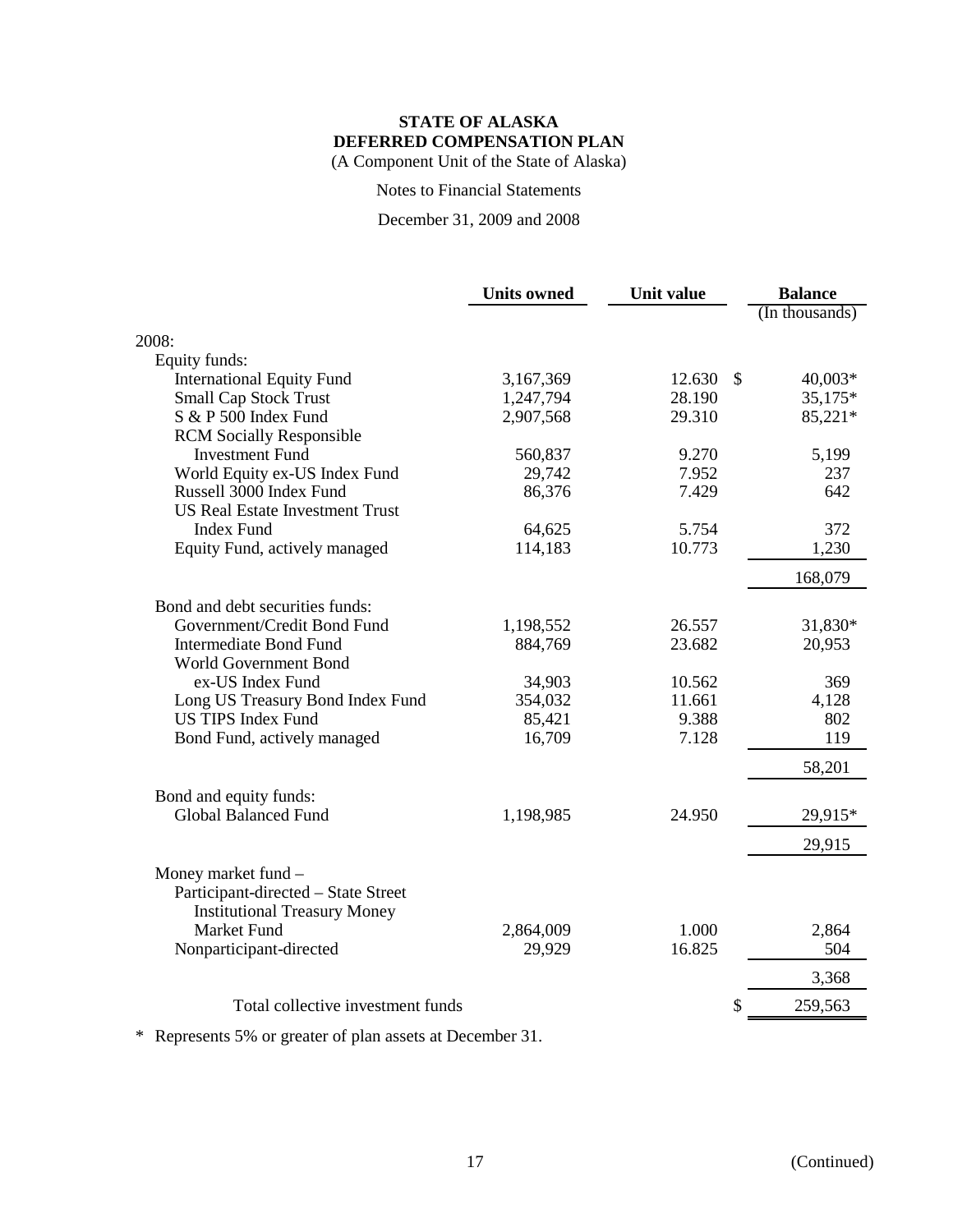Notes to Financial Statements

December 31, 2009 and 2008

#### **(4) Changes in Fiduciary Net Assets**

During the years ended December 31, 2009 and 2008, the following changes in fiduciary net assets by fund took place (in thousands):

|                                                                                                                                                                                  | Participant-directed |                       |                     |                                               |                                                |                                                                                         |                                                  |                                   |
|----------------------------------------------------------------------------------------------------------------------------------------------------------------------------------|----------------------|-----------------------|---------------------|-----------------------------------------------|------------------------------------------------|-----------------------------------------------------------------------------------------|--------------------------------------------------|-----------------------------------|
|                                                                                                                                                                                  |                      | <b>Equity</b><br>Fund | <b>Bond</b><br>Fund | <b>International</b><br><b>Equity</b><br>Fund | Small-Cap<br><b>Stock Trust</b><br><b>Fund</b> | <b>RCM</b><br><b>Socially</b><br><b>Responsible</b><br><b>Investment</b><br><b>Fund</b> | <b>S&amp;P 500</b><br><b>Stock Index</b><br>Fund | Global<br><b>Balanced</b><br>Fund |
| 2009:<br>Additions (reductions):<br>Participant contributions                                                                                                                    | \$                   |                       |                     | 3,594                                         | 3,204                                          | 919                                                                                     | 1,888                                            | 1,853                             |
| Investment income:<br>Net appreciation (depreciation)<br>in fair value of investments<br>Interest income                                                                         |                      | 462                   | 22                  | 7,230                                         | 14,473                                         | 1,791                                                                                   | (7,710)                                          | 2,112                             |
| Net investment income (loss)                                                                                                                                                     |                      | 462                   | 22                  | 7,230                                         | 14,473                                         | 1,791                                                                                   | (7,710)                                          | 2,112                             |
| Total additions (reductions)                                                                                                                                                     |                      | 462                   | $22\,$              | 10,824                                        | 17,677                                         | 2,710                                                                                   | (5,822)                                          | 3,965                             |
| Deductions:<br>Benefits paid to participants<br>and purchases of annuity contracts<br>Administrative expenses:<br>Actual fees paid<br>Fees deducted from<br>participant accounts |                      |                       |                     | 1,375<br>71                                   | 1,590<br>306<br>78                             | 259<br>52<br>11                                                                         | 531<br>10<br>30                                  | 652<br>96<br>26                   |
| Total deductions                                                                                                                                                                 |                      |                       |                     | 1,446                                         | 1,974                                          | 322                                                                                     | 571                                              | 774                               |
| Net increase<br>(decrease) prior to<br>interfund transfers                                                                                                                       |                      | 462                   | 22                  | 9,378                                         | 15,703                                         | 2,388                                                                                   | (6,393)                                          | 3,191                             |
| Interfund transfers                                                                                                                                                              |                      | (40)                  | 41                  | (49, 381)                                     | 29                                             | 444                                                                                     | (78, 828)                                        | (33,106)                          |
| Net increase (decrease)<br>in net assets held in<br>trust for individuals.<br>organizations, and<br>other governments                                                            |                      | 422                   | 63                  | (40,003)                                      | 15,732                                         | 2,832                                                                                   | (85,221)                                         | (29, 915)                         |
| Net assets, beginning of year                                                                                                                                                    |                      | 1,230                 | 119                 | 40.003                                        | 35.175                                         | 5,199                                                                                   | 85,221                                           | 29,915                            |
| Net assets, end of year                                                                                                                                                          | \$                   | 1,652                 | 182                 |                                               | 50,907                                         | 8,031                                                                                   |                                                  |                                   |
|                                                                                                                                                                                  |                      |                       |                     |                                               |                                                |                                                                                         |                                                  |                                   |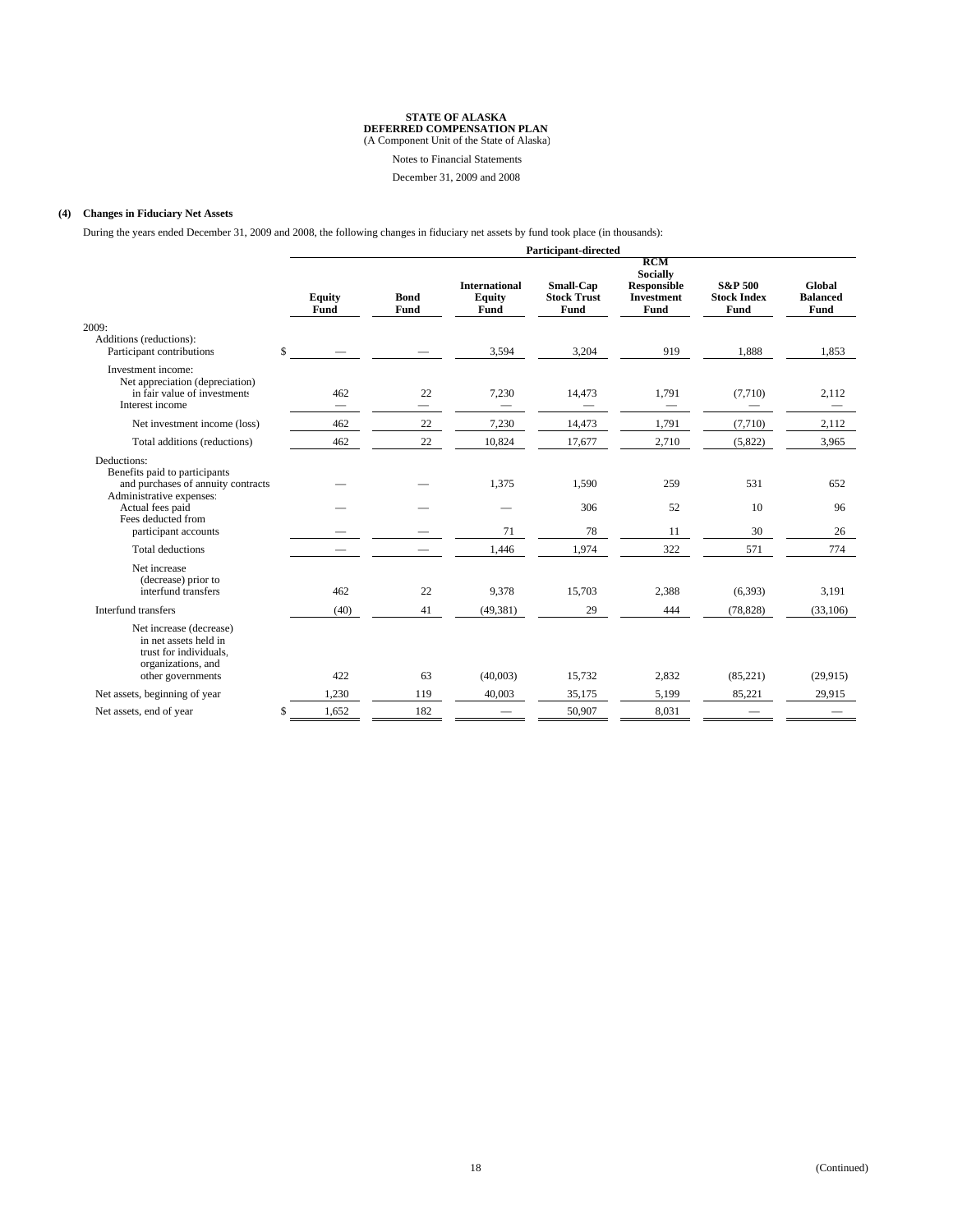|                                    |                                                   |                                            |                                                       |                                             | Participant-directed                                           |                                                                                           |                                                                               |                                                                                                      |                                          |
|------------------------------------|---------------------------------------------------|--------------------------------------------|-------------------------------------------------------|---------------------------------------------|----------------------------------------------------------------|-------------------------------------------------------------------------------------------|-------------------------------------------------------------------------------|------------------------------------------------------------------------------------------------------|------------------------------------------|
| Government/<br><b>Bond</b><br>Fund | <b>Intermediate</b><br><b>Bond</b><br><b>Fund</b> | <b>World Equity</b><br>ex-US Index<br>Fund | World Gov't<br><b>Bond ex-US</b><br><b>Index Fund</b> | <b>Russell 3000</b><br><b>Index</b><br>Fund | Long US<br><b>Treasury</b><br><b>Bond</b><br><b>Index Fund</b> | <b>US Real</b><br><b>Estate</b><br><b>Investment</b><br><b>Trust</b><br><b>Index Fund</b> | $\boldsymbol{\mathbf{U}}\boldsymbol{\mathbf{S}}$<br><b>TIPS Index</b><br>Fund | <b>State Street</b><br><b>Institutional</b><br><b>Treasury</b><br><b>Money</b><br><b>Market Fund</b> | <b>Interest</b><br><b>Income</b><br>Fund |
| 1,635                              | 1,435                                             | 265                                        | 85                                                    | 239                                         | 200                                                            | 190                                                                                       | 516                                                                           | 962                                                                                                  | 7,478                                    |
| 1,137<br>$\qquad \qquad -$         | (133)<br>$\overline{\phantom{0}}$                 | 849                                        | 23<br>$\overbrace{\phantom{12333}}$                   | 467                                         | (324)                                                          | 829                                                                                       | 327<br>$\overline{\phantom{0}}$                                               | (2)<br>$\mathbf{2}$                                                                                  | 3,396<br>6,191                           |
| 1,137                              | (133)                                             | 849                                        | 23                                                    | 467                                         | (324)                                                          | 829                                                                                       | 327                                                                           |                                                                                                      | 9,587                                    |
| 2,772                              | 1,302                                             | 1,114                                      | 108                                                   | 706                                         | (124)                                                          | 1,019                                                                                     | 843                                                                           | 962                                                                                                  | 17,065                                   |
| 1,516                              | 1,195                                             | 26                                         | 18                                                    | $\tau$                                      | 349                                                            | 29                                                                                        | 92                                                                            | 832                                                                                                  | 12,198                                   |
| 24                                 | 15                                                | $\tau$                                     | $\overline{4}$                                        | $\overline{4}$                              | 3                                                              | 6                                                                                         | 6                                                                             |                                                                                                      | 392                                      |
| 57                                 | $32\,$                                            | $\sqrt{5}$                                 | -1                                                    | 3                                           | 3                                                              | $\overline{4}$                                                                            | $\tau$                                                                        | 8                                                                                                    | 281                                      |
| 1,597                              | 1,242                                             | 38                                         | 23                                                    | 14                                          | 355                                                            | 39                                                                                        | 105                                                                           | 840                                                                                                  | 12,871                                   |
|                                    |                                                   |                                            |                                                       |                                             |                                                                |                                                                                           |                                                                               |                                                                                                      |                                          |
| 1,175                              | 60                                                | 1,076                                      | 85                                                    | 692                                         | (479)                                                          | 980                                                                                       | 738                                                                           | 122                                                                                                  | 4,194                                    |
| (2, 391)                           | (4,106)                                           | 3,169                                      | 794                                                   | 907                                         | (2,554)                                                        | 2,819                                                                                     | 4,247                                                                         | 2,100                                                                                                | (1,947)                                  |
|                                    |                                                   |                                            |                                                       |                                             |                                                                |                                                                                           |                                                                               |                                                                                                      |                                          |
| (1,216)                            | (4,046)                                           | 4,245                                      | 879                                                   | 1,599                                       | (3,033)                                                        | 3,799                                                                                     | 4,985                                                                         | 2,222                                                                                                | 2,247                                    |
| 31,830                             | 20,953                                            | 237                                        | 369                                                   | 642                                         | 4,128                                                          | 372                                                                                       | 802                                                                           | 2,864                                                                                                | 159,824                                  |
| 30,614                             | 16,907                                            | 4,482                                      | 1,248                                                 | 2,241                                       | 1,095                                                          | 4,171                                                                                     | 5,787                                                                         | 5,086                                                                                                | 162,071                                  |
|                                    |                                                   |                                            |                                                       |                                             |                                                                |                                                                                           |                                                                               |                                                                                                      |                                          |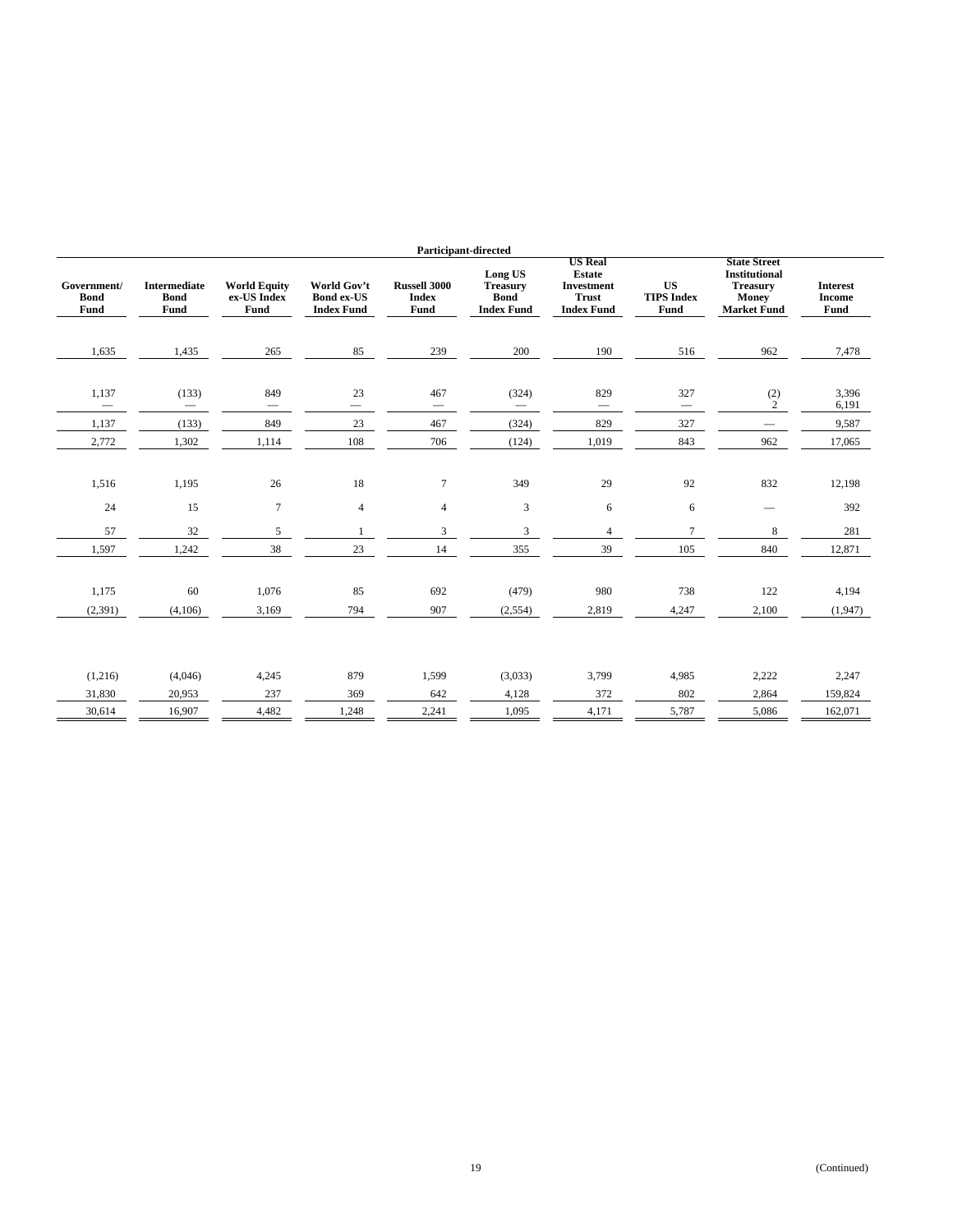| Alaska<br><b>SSGA</b><br><b>Brandes</b><br>Alaska<br>Alaska<br>Long-Term<br>Global<br><b>Balanced</b><br>Alaska<br><b>Target Date</b><br><b>Target Date</b><br><b>International</b><br><b>S&amp;P 500</b><br><b>Equity</b><br><b>Balanced</b><br><b>Balanced</b><br>Retirement<br>Retirement<br><b>Trust</b><br><b>Fund Fee</b><br>Fund<br><b>Trust</b><br>2010 Trust<br>2015 Trust<br>Fund<br><b>Index Fund</b><br>380<br>5,443<br>1,329<br>2,459<br>71<br>23<br>54<br>611<br>3,733<br>31,091<br>91<br>72<br>4,592<br>65<br>$\qquad \qquad -$<br>$\qquad \qquad$<br>$\overline{\phantom{0}}$<br>3,733<br>31,091<br>4,592<br>91<br>$72\,$<br>65<br>611<br>119<br>991<br>5,062<br>36,534<br>7,051<br>162<br>95 | Alaska<br><b>Target Date</b><br>Retirement<br>2020 Trust | Alaska<br><b>Target Date</b><br>Retirement<br>2025 Trust |
|---------------------------------------------------------------------------------------------------------------------------------------------------------------------------------------------------------------------------------------------------------------------------------------------------------------------------------------------------------------------------------------------------------------------------------------------------------------------------------------------------------------------------------------------------------------------------------------------------------------------------------------------------------------------------------------------------------------|----------------------------------------------------------|----------------------------------------------------------|
|                                                                                                                                                                                                                                                                                                                                                                                                                                                                                                                                                                                                                                                                                                               |                                                          |                                                          |
|                                                                                                                                                                                                                                                                                                                                                                                                                                                                                                                                                                                                                                                                                                               | 53                                                       | 38                                                       |
|                                                                                                                                                                                                                                                                                                                                                                                                                                                                                                                                                                                                                                                                                                               | 60<br>$\hspace{1.0cm} \rule{1.5cm}{0.15cm}$              | 37<br>$\overline{\phantom{0}}$                           |
|                                                                                                                                                                                                                                                                                                                                                                                                                                                                                                                                                                                                                                                                                                               | 60                                                       | 37                                                       |
|                                                                                                                                                                                                                                                                                                                                                                                                                                                                                                                                                                                                                                                                                                               | 113                                                      | 75                                                       |
| 178<br>101<br>506<br>2,603<br>1,013<br>$\overline{4}$                                                                                                                                                                                                                                                                                                                                                                                                                                                                                                                                                                                                                                                         | $\mathbf{2}$                                             | 2                                                        |
| 462<br>17                                                                                                                                                                                                                                                                                                                                                                                                                                                                                                                                                                                                                                                                                                     |                                                          |                                                          |
| 32<br>11<br>143<br>46<br>1<br>-1<br>1                                                                                                                                                                                                                                                                                                                                                                                                                                                                                                                                                                                                                                                                         | 1                                                        |                                                          |
| 179<br>574<br>555<br>2,746<br>1,059<br>5<br>1                                                                                                                                                                                                                                                                                                                                                                                                                                                                                                                                                                                                                                                                 | 3                                                        | $2^{\circ}$                                              |
|                                                                                                                                                                                                                                                                                                                                                                                                                                                                                                                                                                                                                                                                                                               |                                                          |                                                          |
| 417<br>118<br>4,507<br>33,788<br>5,992<br>157<br>(84)                                                                                                                                                                                                                                                                                                                                                                                                                                                                                                                                                                                                                                                         | 110                                                      | 73                                                       |
| 897<br>46,370<br>30,700<br>75,264<br>856<br>1,333<br>905                                                                                                                                                                                                                                                                                                                                                                                                                                                                                                                                                                                                                                                      | 817                                                      | 155                                                      |
|                                                                                                                                                                                                                                                                                                                                                                                                                                                                                                                                                                                                                                                                                                               |                                                          |                                                          |
| 821<br>35,207<br>109,052<br>6,848<br>1,490<br>1,015<br>46,787                                                                                                                                                                                                                                                                                                                                                                                                                                                                                                                                                                                                                                                 | 927                                                      | 228                                                      |
| 21,229<br>$\qquad \qquad$<br>-                                                                                                                                                                                                                                                                                                                                                                                                                                                                                                                                                                                                                                                                                |                                                          |                                                          |
| 821<br>46,787<br>35,207<br>109,052<br>28,077<br>1,490<br>1,015                                                                                                                                                                                                                                                                                                                                                                                                                                                                                                                                                                                                                                                | 927                                                      | 228                                                      |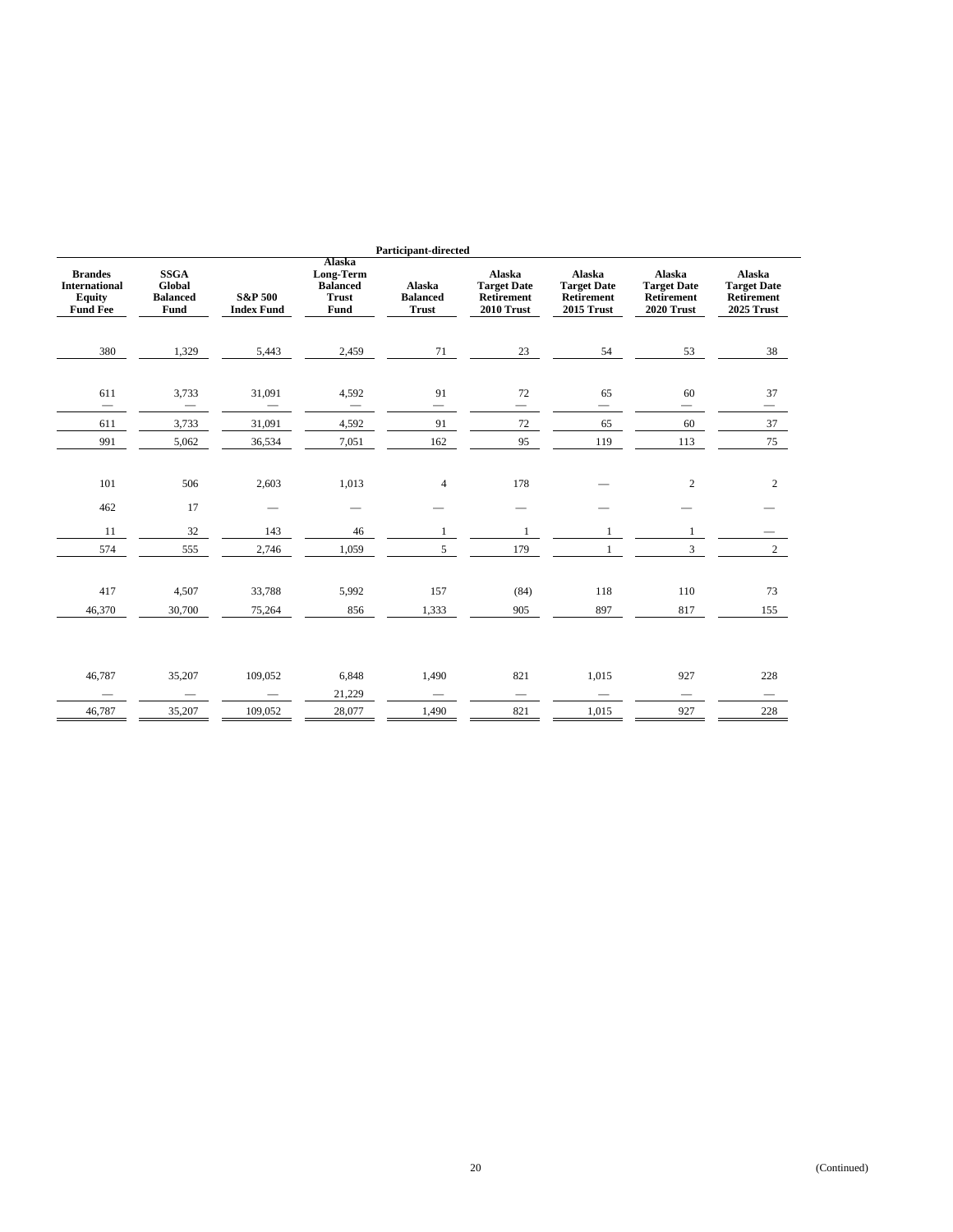| Participant-directed                                     |                                                                 |                                                          |                                                          |                                                          |                                                                 | Nonparticipant-directed        |                                        |                                            |                           |
|----------------------------------------------------------|-----------------------------------------------------------------|----------------------------------------------------------|----------------------------------------------------------|----------------------------------------------------------|-----------------------------------------------------------------|--------------------------------|----------------------------------------|--------------------------------------------|---------------------------|
| Alaska<br><b>Target Date</b><br>Retirement<br>2030 Trust | Alaska<br><b>Target Date</b><br>Retirement<br><b>2035 Trust</b> | Alaska<br><b>Target Date</b><br>Retirement<br>2040 Trust | Alaska<br><b>Target Date</b><br>Retirement<br>2045 Trust | Alaska<br><b>Target Date</b><br>Retirement<br>2050 Trust | Alaska<br><b>Target Date</b><br>Retirement<br><b>2055 Trust</b> | <b>Money</b><br>Market<br>Fund | <b>Accrued</b><br><b>Expenses</b>      | Participant<br>contributions<br>receivable | <b>Total</b>              |
| 27                                                       | 9                                                               | 6                                                        |                                                          |                                                          |                                                                 |                                |                                        | 1,241                                      | 35,597                    |
| 17                                                       | 5                                                               | 35<br>$\qquad \qquad$                                    | $\mathbf{1}$                                             |                                                          |                                                                 |                                |                                        |                                            | 65,359<br>6,193           |
| 17                                                       | 5                                                               | 35                                                       | $\mathbf{1}$                                             |                                                          |                                                                 |                                |                                        |                                            | 71,552                    |
| 44                                                       | 14                                                              | 41                                                       | $\overline{2}$                                           |                                                          |                                                                 |                                |                                        | 1,241                                      | 107,149                   |
| $\mathbf{2}$<br>$\overline{c}$                           |                                                                 |                                                          |                                                          |                                                          |                                                                 | 812<br>(853)<br>(41)           | 203<br>$\overline{\phantom{0}}$<br>203 |                                            | 25,080<br>2,419<br>27,499 |
| 42                                                       | 14                                                              | 41                                                       | $\sqrt{2}$                                               |                                                          |                                                                 | 41                             | (203)                                  | 1,241                                      | 79,650                    |
| 169                                                      | 267                                                             | 40                                                       | (1)                                                      | 30                                                       | -1                                                              |                                |                                        |                                            |                           |
| 211                                                      | 281                                                             | 81                                                       | $\mathbf{1}$                                             | 30                                                       | 1                                                               | 41                             | (203)                                  | 1,241                                      | 79,650                    |
| $\hspace{0.1mm}-\hspace{0.1mm}$                          |                                                                 |                                                          |                                                          | -                                                        |                                                                 | 504                            | $\overline{\phantom{0}}$               | 1,426                                      | 442,042                   |
| 211                                                      | 281                                                             | 81                                                       |                                                          | 30                                                       |                                                                 | 545                            | (203)                                  | 2,667                                      | 521,692                   |
|                                                          |                                                                 |                                                          |                                                          |                                                          |                                                                 |                                |                                        |                                            |                           |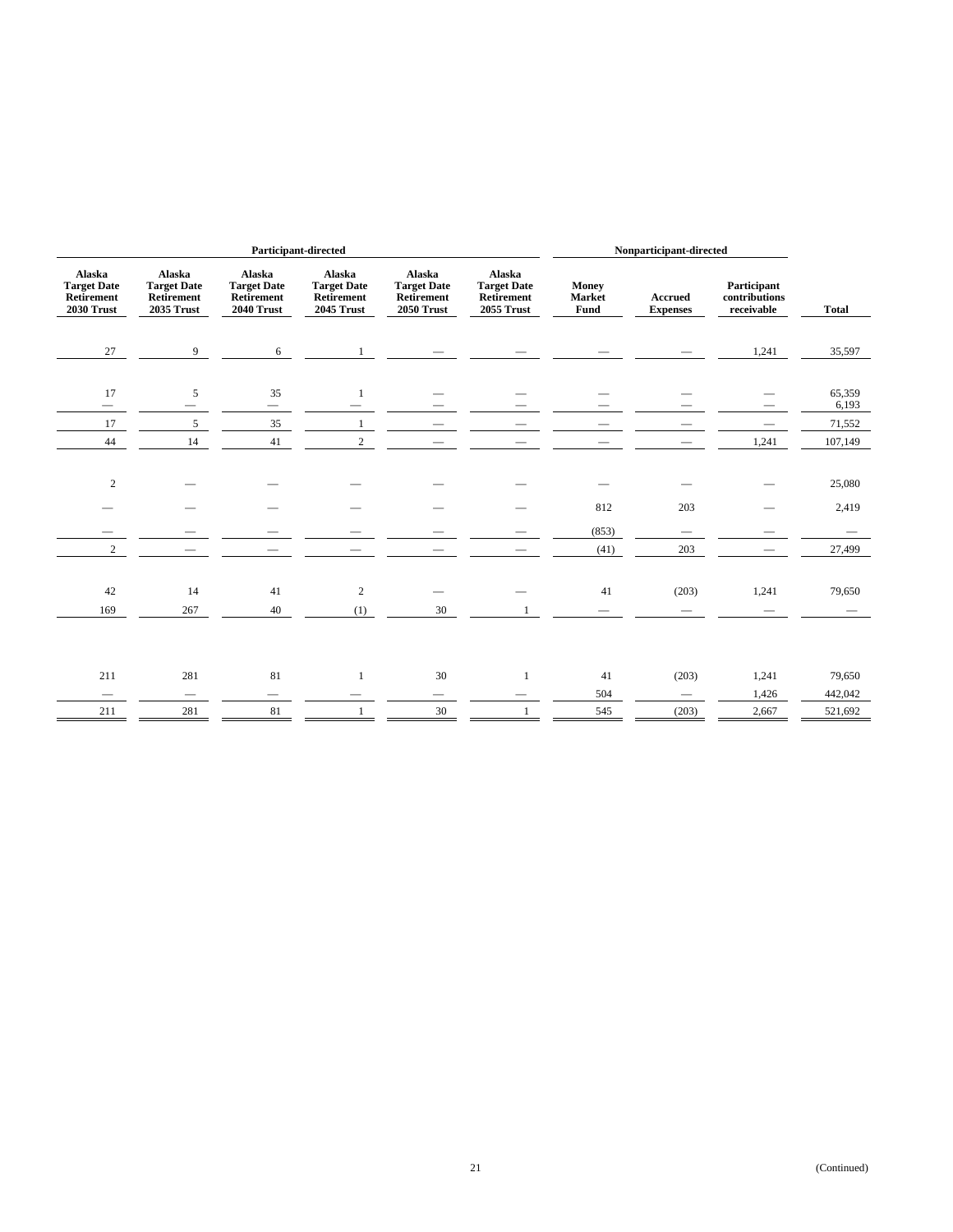Notes to Financial Statements

December 31, 2009 and 2008

|                                                                                                                                                                                  |     | Participant-directed  |                     |                                               |                                                |                                               |                                                                        |
|----------------------------------------------------------------------------------------------------------------------------------------------------------------------------------|-----|-----------------------|---------------------|-----------------------------------------------|------------------------------------------------|-----------------------------------------------|------------------------------------------------------------------------|
| 2008:                                                                                                                                                                            |     | <b>Equity</b><br>Fund | <b>Bond</b><br>Fund | <b>International</b><br><b>Equity</b><br>Fund | <b>Small-Cap</b><br><b>Stock Trust</b><br>Fund | <b>Citizens</b><br><b>Core Growth</b><br>Fund | <b>Sentinel</b><br><b>Sustainable</b><br>Core<br>Opportunities<br>Fund |
| Additions (reductions):<br>Participant contributions                                                                                                                             | \$  |                       |                     | 5,585                                         | 3,892                                          | 327                                           | 763                                                                    |
| Investment (loss) income:<br>Net (depreciation) appreciation<br>in fair value of investments<br>Interest income                                                                  |     | (951)                 | (11)                | (25, 425)                                     | (18, 156)                                      | (841)                                         | (2,808)                                                                |
| Net investment (loss) income                                                                                                                                                     |     | (951)                 | (11)                | (25, 425)                                     | (18, 156)                                      | (841)                                         | (2,808)                                                                |
| Total (reductions) additions                                                                                                                                                     |     | (951)                 | (11)                | (19, 840)                                     | (14, 264)                                      | (514)                                         | (2,045)                                                                |
| Deductions:<br>Benefits paid to participants<br>and purchases of annuity contracts<br>Administrative expenses:<br>Actual fees paid<br>Fees deducted from<br>participant accounts |     |                       |                     | 2,946<br>89                                   | 2,341<br>72                                    | 115<br>4                                      | 214<br>8                                                               |
| Total deductions                                                                                                                                                                 |     |                       |                     | 3,035                                         | 2,413                                          | 119                                           | 222                                                                    |
| Net (decrease) increase<br>prior to interfund transfers                                                                                                                          |     | (951)                 | (11)                | (22, 875)                                     | (16,677)                                       | (633)                                         | (2,267)                                                                |
| Interfund transfers                                                                                                                                                              |     |                       |                     | (12,779)                                      | (3,305)                                        | (10, 499)                                     | 2,267                                                                  |
| Net (decrease) increase<br>in net assets held in<br>trust for individuals,<br>organizations, and<br>other governments                                                            |     | (951)                 | (11)                | (35,654)                                      | (19,982)                                       | (11, 132)                                     |                                                                        |
| Net assets, beginning of year                                                                                                                                                    |     | 2.181                 | 130                 | 75.657                                        | 55.157                                         | 11.132                                        |                                                                        |
| Net assets, end of year                                                                                                                                                          | \$. | 1.230                 | 119                 | 40,003                                        | 35,175                                         |                                               |                                                                        |
|                                                                                                                                                                                  |     |                       |                     |                                               |                                                |                                               |                                                                        |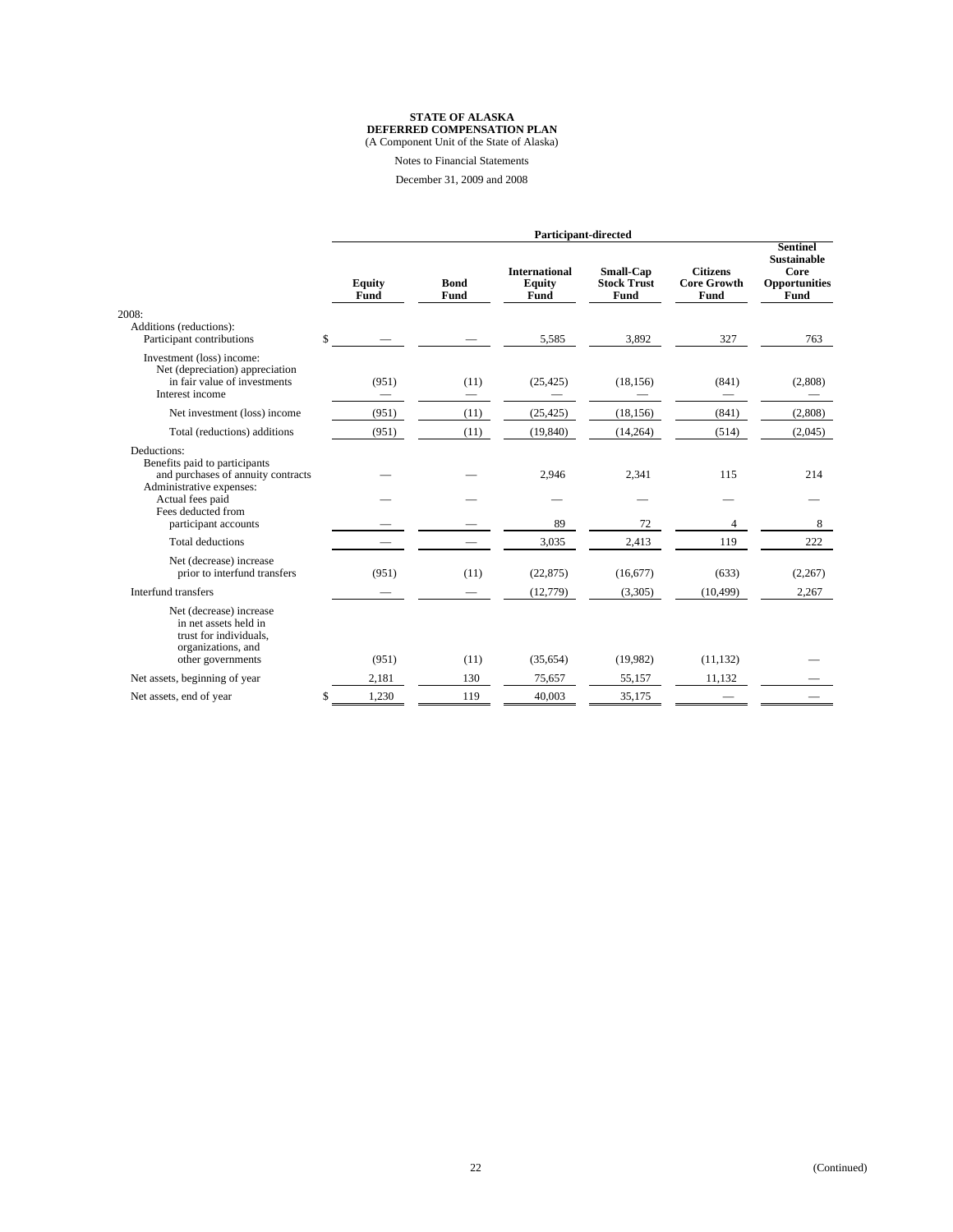| <b>Participant-directed</b>                                                      |                                            |                                   |                                                     |                                            |                                            |                                                       |                                             |  |
|----------------------------------------------------------------------------------|--------------------------------------------|-----------------------------------|-----------------------------------------------------|--------------------------------------------|--------------------------------------------|-------------------------------------------------------|---------------------------------------------|--|
| <b>RCM</b><br><b>Socially</b><br><b>Responsible</b><br><b>Investment</b><br>Fund | <b>S&amp;P 500</b><br><b>Index</b><br>Fund | Global<br><b>Balanced</b><br>Fund | Government/<br><b>Credit</b><br><b>Bond</b><br>Fund | <b>Intermediate</b><br><b>Bond</b><br>Fund | <b>World Equity</b><br>ex-US Index<br>Fund | World Gov't<br><b>Bond ex-US</b><br><b>Index Fund</b> | <b>Russell 3000</b><br><b>Index</b><br>Fund |  |
| 192                                                                              | 8,492                                      | 4,177                             | 2,134                                               | 1,471                                      | 14                                         | 5 <sup>5</sup>                                        | 29                                          |  |
| (441)                                                                            | (50, 448)                                  | (11, 842)                         | 1,629                                               | 1,845                                      | (23)                                       | 15                                                    | (72)                                        |  |
| (441)                                                                            | (50, 448)                                  | (11, 842)                         | 1,629                                               | 1,845                                      | (23)                                       | 15                                                    | (72)                                        |  |
| (249)                                                                            | (41,956)                                   | (7,665)                           | 3,763                                               | 3,316                                      | (9)                                        | 20                                                    | (43)                                        |  |
| 10<br>1                                                                          | 6,188<br>180                               | 2,745<br>59                       | 2,151<br>49                                         | 1,642<br>28                                | $\mathbf{1}$                               | $\mathbf{1}$                                          |                                             |  |
| 11                                                                               | 6,368                                      | 2,804                             | 2,200                                               | 1,670                                      | $\mathbf{1}$                               | $\mathbf{1}$                                          | $\hspace{0.1mm}-\hspace{0.1mm}$             |  |
| (260)                                                                            | (48, 324)                                  | (10, 469)                         | 1,563                                               | 1,646                                      | (10)                                       | 19                                                    | (43)                                        |  |
| 5,459                                                                            | (7,069)                                    | (6,376)                           | 1,119                                               | 5,197                                      | 247                                        | 350                                                   | 685                                         |  |
| 5,199<br>5,199                                                                   | (55, 393)<br>140,614<br>85,221             | (16, 845)<br>46,760<br>29,915     | 2,682<br>29,148<br>31,830                           | 6,843<br>14,110<br>20,953                  | 237<br>$\qquad \qquad -$<br>237            | 369<br>369                                            | 642<br>$\overline{\phantom{0}}$<br>642      |  |
|                                                                                  |                                            |                                   |                                                     |                                            |                                            |                                                       |                                             |  |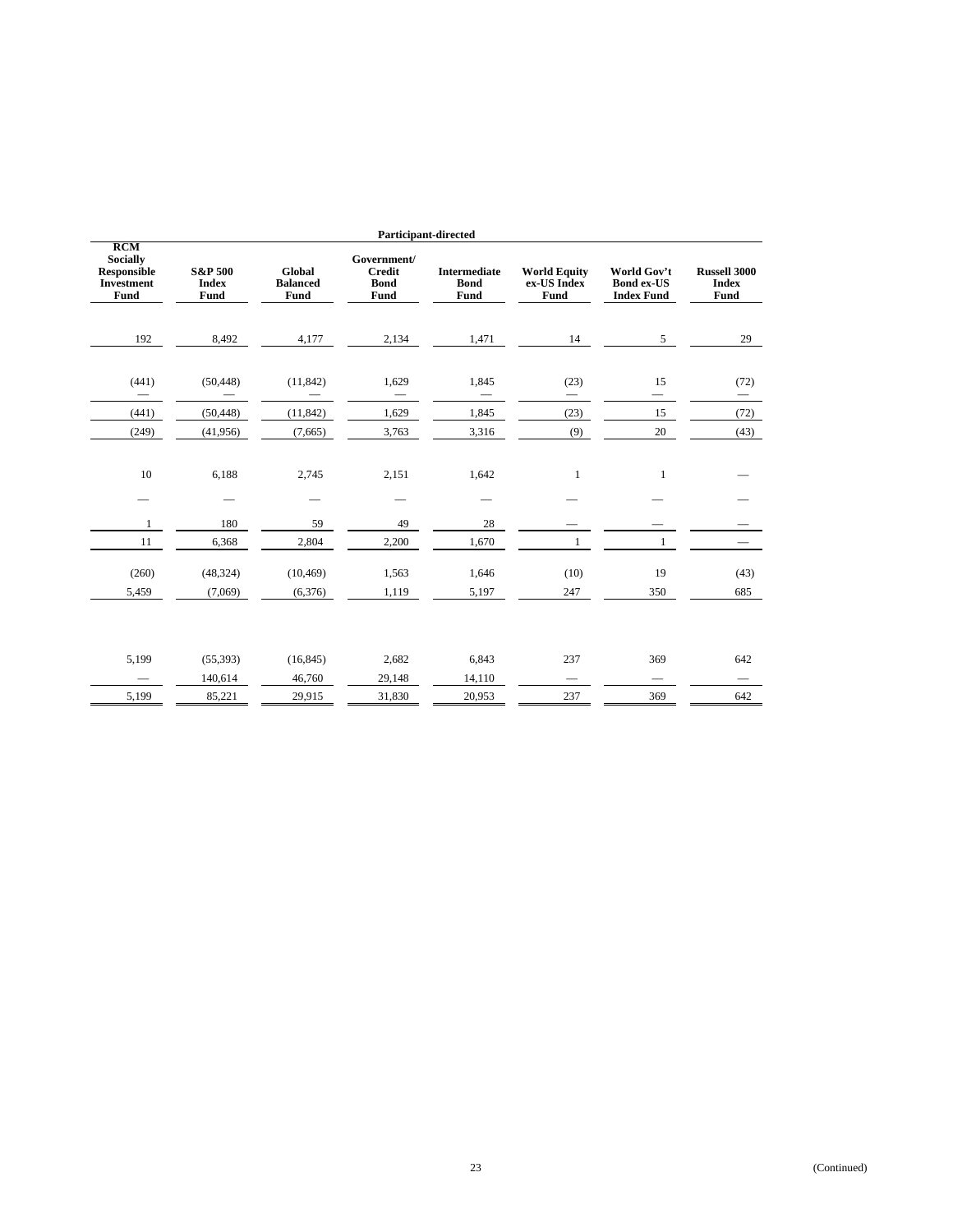| <b>Participant-directed</b>                                    |                                                                                           |                                        |                                                                                               |                                          |                                                             |                                  | Nonparticipant-directed                    |                                                |  |
|----------------------------------------------------------------|-------------------------------------------------------------------------------------------|----------------------------------------|-----------------------------------------------------------------------------------------------|------------------------------------------|-------------------------------------------------------------|----------------------------------|--------------------------------------------|------------------------------------------------|--|
| Long US<br><b>Treasury</b><br><b>Bond</b><br><b>Index Fund</b> | <b>US Real</b><br><b>Estate</b><br><b>Investment</b><br><b>Trust</b><br><b>Index Fund</b> | <b>US</b><br><b>TIPS Index</b><br>Fund | <b>State Street</b><br><b>Institutional</b><br><b>Treasury</b><br>Money<br><b>Market Fund</b> | <b>Interest</b><br><b>Income</b><br>Fund | <b>Alaska</b><br>Long-Term<br><b>Balanced Trust</b><br>Fund | Money<br><b>Market</b><br>Fund   | Participant<br>contributions<br>receivable | <b>Total</b>                                   |  |
| 26                                                             | 8                                                                                         | 25                                     | 136                                                                                           | 6,834                                    | 2,784                                                       |                                  | (368)                                      | 36,526                                         |  |
| 309<br>$\overline{\phantom{0}}$<br>309<br>335                  | (4)<br>(4)<br>$\overline{4}$                                                              | (78)<br>(78)<br>(53)                   | 1<br>137                                                                                      | 2,734<br>5,459<br>8,193<br>15,027        | (6,874)<br>8<br>(6, 866)<br>(4,082)                         | 13<br>13<br>13                   | (368)                                      | (111, 442)<br>5,481<br>(105, 961)<br>(69, 435) |  |
|                                                                |                                                                                           |                                        | 329                                                                                           | 13,415                                   | 1,217                                                       |                                  |                                            | 33,315                                         |  |
|                                                                |                                                                                           |                                        | $\qquad \qquad$                                                                               |                                          |                                                             | 811                              |                                            | 811                                            |  |
| $\mathbf{1}$                                                   |                                                                                           | 1                                      | $\mathbf{1}$                                                                                  | 223                                      | 42                                                          | (758)                            |                                            |                                                |  |
| $\mathbf{1}$                                                   | $\overline{\phantom{0}}$                                                                  | $\mathbf{1}$                           | 330                                                                                           | 13,638                                   | 1,259                                                       | 53                               |                                            | 34,126                                         |  |
| 334<br>3,794                                                   | $\overline{4}$<br>368                                                                     | (54)<br>856                            | (193)<br>3,057                                                                                | 1,389<br>18,483                          | (5,341)<br>(1, 854)                                         | (40)<br>$\overline{\phantom{0}}$ | (368)                                      | (103, 561)                                     |  |
| 4,128                                                          | 372<br>$\hspace{0.1mm}-\hspace{0.1mm}$                                                    | 802<br>$\qquad \qquad$                 | 2,864<br>$\overline{\phantom{m}}$                                                             | 19,872<br>139,952                        | (7, 195)<br>28,424                                          | (40)<br>544                      | (368)<br>1,794                             | (103, 561)<br>545,603                          |  |
| 4,128                                                          | 372                                                                                       | 802                                    | 2,864                                                                                         | 159,824                                  | 21,229                                                      | 504                              | 1,426                                      | 442,042                                        |  |
|                                                                |                                                                                           |                                        |                                                                                               |                                          |                                                             |                                  |                                            |                                                |  |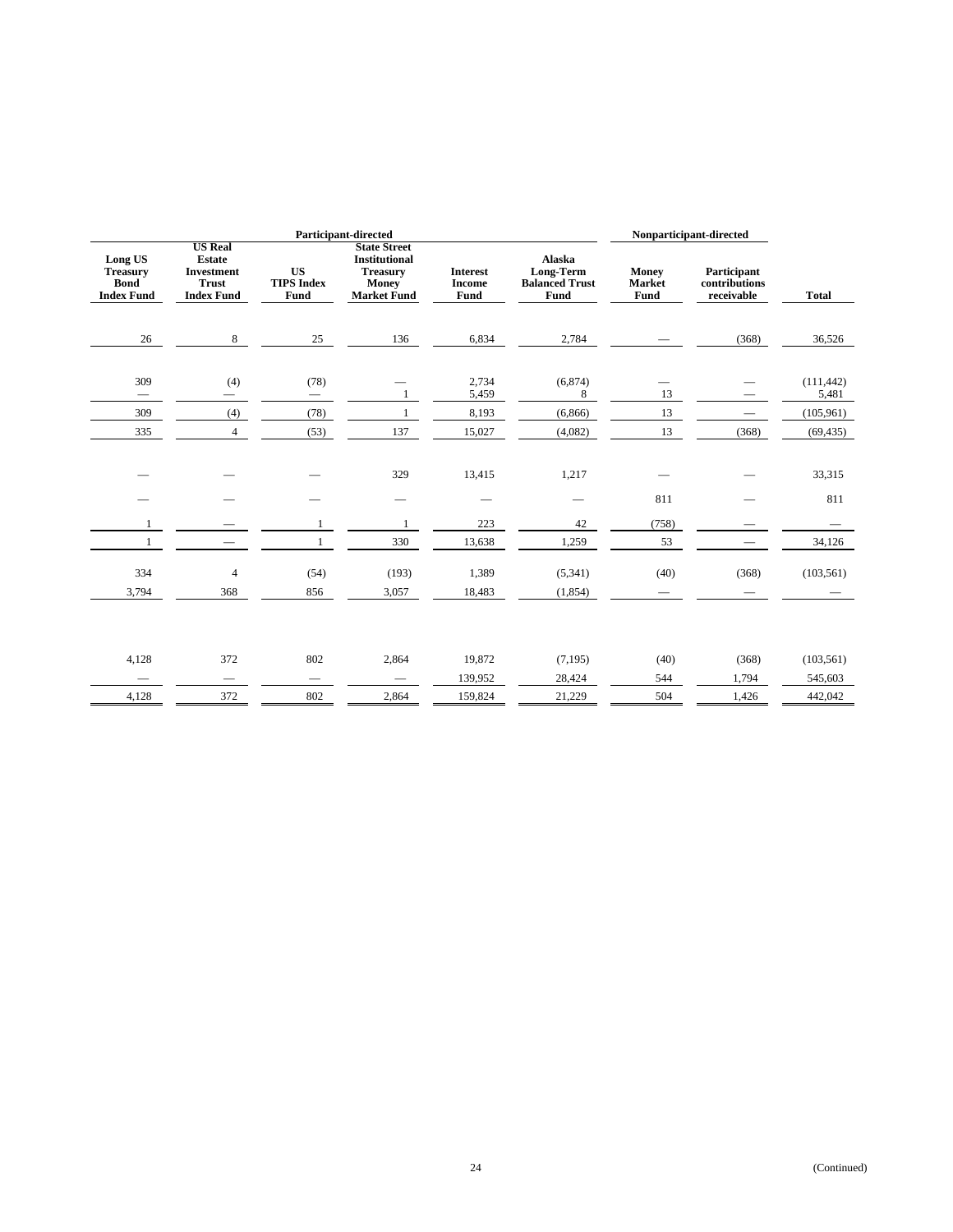(A Component Unit of the State of Alaska)

Notes to Financial Statements

December 31, 2009 and 2008

#### **(5) Synthetic Investment Contracts**

Accounts and terms of synthetic investment contracts in effect at December 31 are as follows:

#### *(a) NATIXIS Financial Products Inc.*

In 1999, the Plan's investment manager entered into an investment contract, on behalf of the Plan, with NATIXIS Financial Products Inc. This financial institution provides a wrap contract that covers a separately managed structured payout synthetic investment portfolio. The account is credited with earnings and investment deposits, less administrative expenses charged by the financial institution and investment withdrawals. The contract is included in the Plan's financial statements at market value. It is fully benefit-responsive. There are no reserves against contract value for the credit risk of the contract issuer or otherwise. The contract value of the investment contract at December 31, 2009 and 2008 was \$29,760 and \$29,963, respectively, as reported by NATIXIS Financial Products Inc., and the market value of the portfolio at December 31, 2009 and December 31, 2008 was \$30,889 and \$30,502, respectively. The average crediting rates for 2009 and 2008 were approximately 4.46% and 4.76%, respectively. The crediting interest rates are based on the approximate rate of interest that will amortize differences between book and market value over the portfolio's average duration.

#### *(b) State Street Bank*

In 2000, the Plan's investment manager entered into an investment contract, on behalf of the Plan, with State Street Bank. This financial institution provides a wrap contract that covers a separately managed constant duration synthetic investment portfolio. The account is credited with earnings and investment deposits, less administrative expenses charged by the financial institution and investment withdrawals. The contract is included in the Plan's financial statements at market value. It is fully benefit-responsive. There are no reserves against contract value for the credit risk of the contract issuer or otherwise. The contract value of the investment contract at December 31, 2009 and 2008 was \$29,762 and \$29,964, respectively, as reported by State Street Bank and the market value of the portfolio at December 31, 2009 and 2008 was \$30,891 and \$30,503, respectively. The average crediting rates for 2009 and 2008 were approximately 4.46% and 4.61%, respectively. The crediting interest rates are based on the approximate rate of interest that will amortize differences between book and market value over the portfolio's average duration.

#### *(c) Rabobank Nederland*

In 2003, the Plan's investment manager entered into an investment contract, on behalf of the Plan, with Rabobank Nederland. This financial institution provides a wrap contract that covers a separately managed structured payout synthetic investment portfolio. The account is credited with earnings and investment deposits, less administrative expenses charged by the financial institution and investment withdrawals. The contract is included in the Plan's financial statements at market value. It is fully benefit-responsive. There are no reserves against contract value for the credit risk of the contract issuer or otherwise. The contract value of the investment contract at December 31, 2009 and 2008 was \$29,658 and \$29,922, respectively, as reported by Rabobank Nederland, and the market value of the portfolio at December 31, 2009 and 2008 was \$30,880 and \$30,499, respectively. The average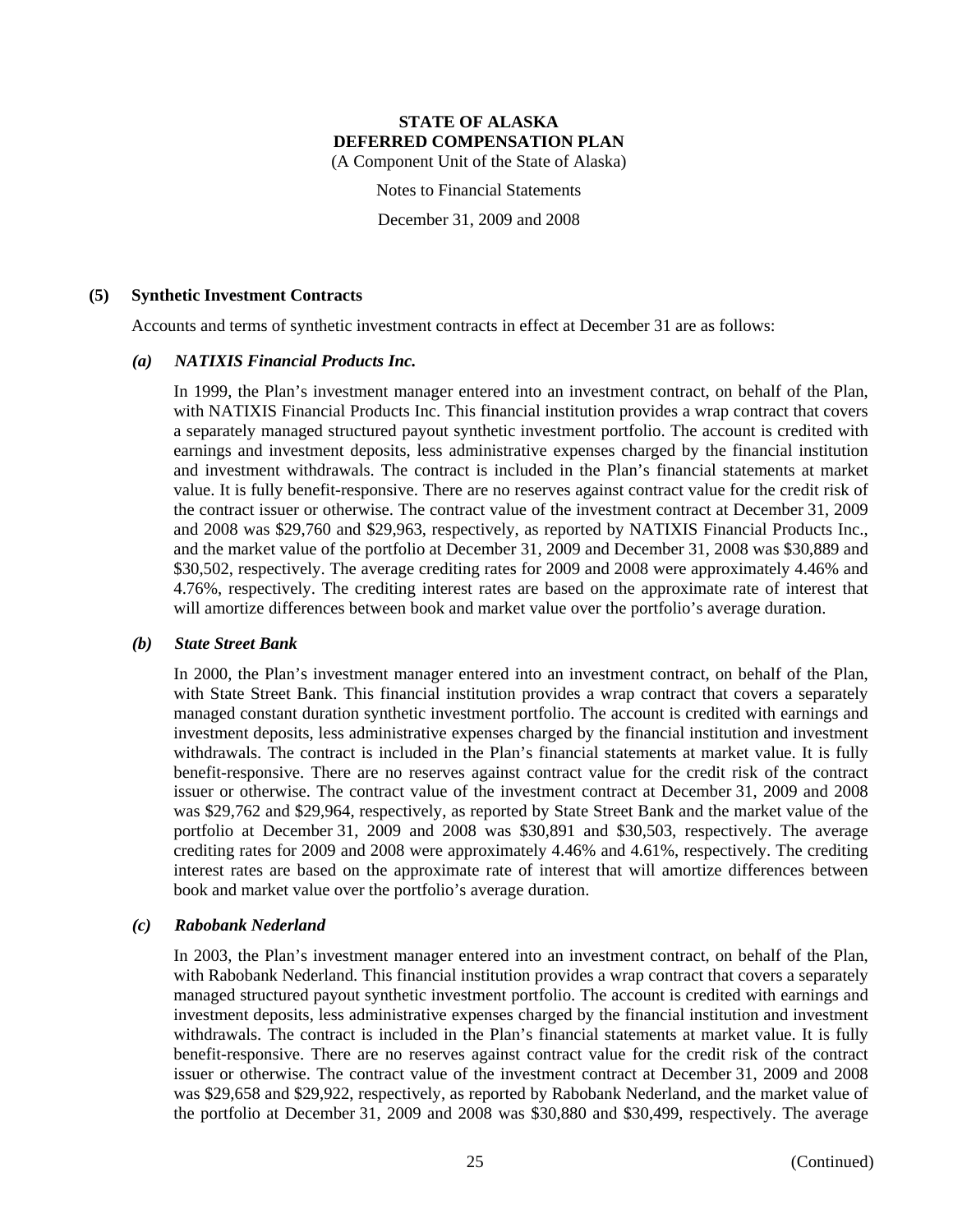Notes to Financial Statements

December 31, 2009 and 2008

yield and crediting interest rates for 2009 and 2008 were approximately 4.26% and 4.61%, respectively. The crediting interest rate is based on the approximate rate of interest that will amortize differences between book and market value over the portfolio's average duration.

#### *(d) Bank of America*

In 2003, the Plan's investment manager entered into an investment contract, on behalf of the Plan, with Bank of America. This financial institution provides a wrap contract that covers a separately managed structured payout synthetic investment portfolio. The account is credited with earnings and investment deposits, less administrative expenses charged by the financial institution and investment withdrawals. The contract is included in the Plan's financial statements at market value. It is fully benefit-responsive. There are no reserves against contract value for the credit risk of the contract issuer or otherwise. The contract value of the investment contract at December 31, 2009 and 2008 was \$29,764 and \$29,966, respectively, as reported by Bank of America, and the market value of the portfolio at December 31, 2009 and 2008 was \$30,893 and \$30,506, respectively. The average yield and crediting interest rates for 2009 and 2008 were approximately 4.46% and 4.76%, respectively. The crediting interest rate is based on the approximate rate of interest that will amortize differences between book and market value over the portfolio's average duration.

#### *(e) Pacific Life Insurance Co.*

In 2004, the Plan's investment manager entered into an investment contract, on behalf of the Plan, with Pacific Life Insurance Co. This financial institution provides a wrap contract that covers a separately managed structured payout synthetic investment portfolio. The account is credited with earnings and investment deposits, less administrative expenses charged by the financial institution and investment withdrawals. The contract is included in the Plan's financial statements at market value. It is fully benefit-responsive. There are no reserves against contract value for the credit risk of the contract issuer or otherwise. The contract value of the investment contract at December 31, 2009 and 2008 was \$29,764 and \$29,966, respectively, as reported by Pacific Life Insurance Co., and the market value of the portfolio at December 31, 2009 and 2008 was \$30,893 and \$30,505, respectively. The average crediting rate for 2009 and 2008 were approximately 4.46% and 4.76%, respectively. The crediting interest rates are based on the approximate rate of interest that will amortize differences between book and market value over the portfolio's average duration.

#### **(6) Deposit and Investment Risk**

#### *(a) Interest Rate Risk*

Interest rate risk is the risk that changes in interest rates will adversely affect the fair value of an investment.

#### **Collective Investment and Money Market Funds**

The Board contracts with external investment managers who maintain collective investment funds. Managers selected to manage investments for the Plan are subject to the provisions of the collective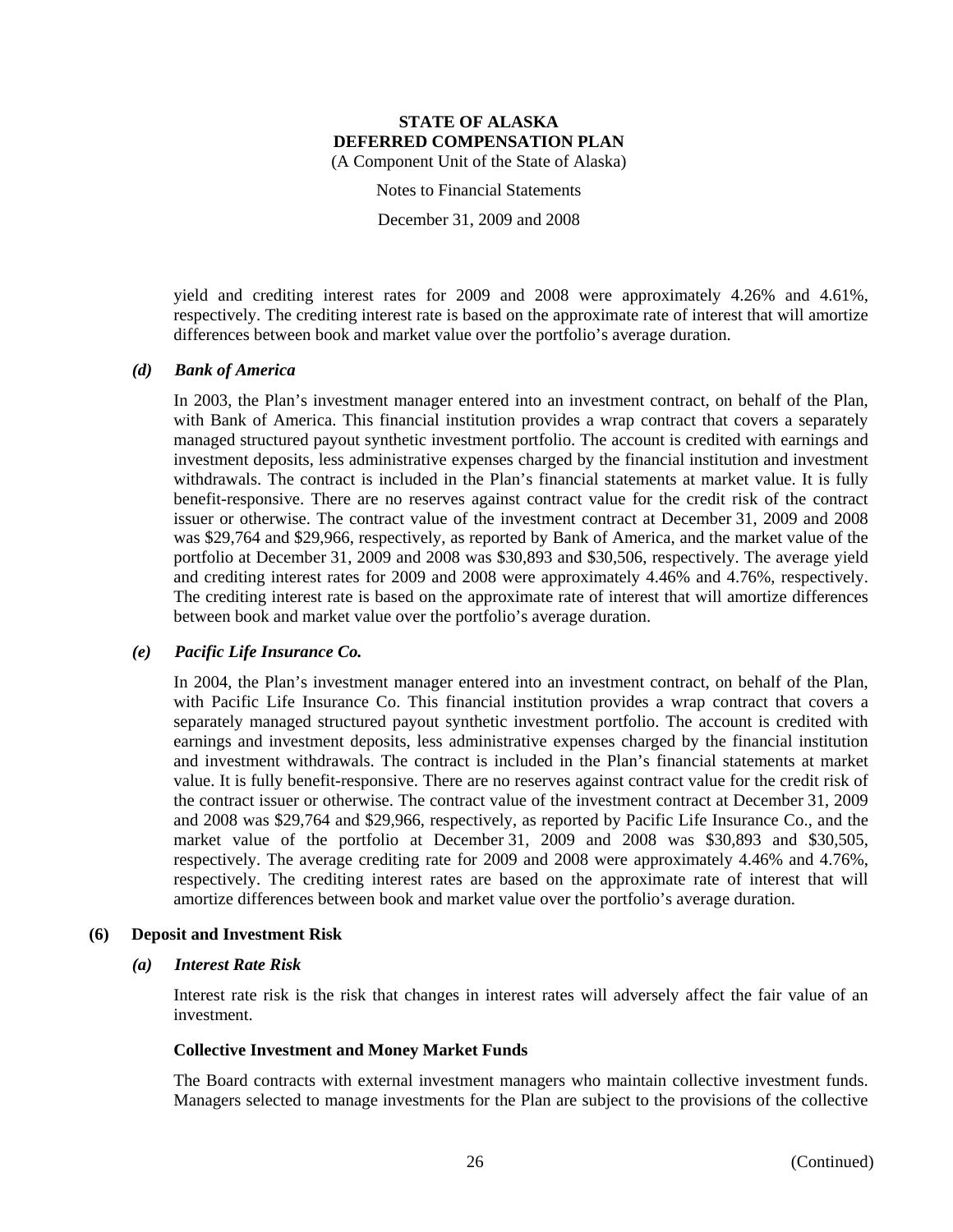Notes to Financial Statements

December 31, 2009 and 2008

investment funds the Board has selected. In addition, the Plan maintains a balance in a commingled money market portfolio.

The Board does not have a policy to limit interest rate risk for the Collective Investment Funds or the commingled money market portfolio. These investments with their related weighted average maturities at December 31, 2009 are as follows:

|                             | <b>Fair value</b> | Weighted<br>average<br>maturity |
|-----------------------------|-------------------|---------------------------------|
|                             | (In thousands)    |                                 |
| Government/Credit Bond Fund | \$<br>30,614      | 7.49 years                      |
| Intermediate Bond Fund      | 16,907            | 3.96 years                      |
| <b>Bond Fund</b>            | 182               | 4.35 years                      |
| Money Market Fund           | 545               | 57.65 days                      |

#### **Interest Income Fund**

The Board contracts with an external investment manager who is given the authority to invest in synthetic investment contracts and a reserve. This external manager also manages the securities underlying the synthetic investment contracts.

Through the Board's investment policy, exposure to fair value losses arising from increasing interest rates is managed by limiting the duration on synthetic investment contracts as follows:

For constant duration synthetic investment contracts, duration cannot exceed the longer of six years or the duration of the Barclays Capital Intermediate Aggregate Index plus one-half year. The aggregate duration of the constant duration synthetic investment contracts was 3.72 years at December 31, 2009. The duration of the Barclays Capital Intermediate Aggregate Index was 3.74 years at December 31, 2009.

Duration is a measure of interest rate risk. In the case of the Plan's constant duration synthetic investment contracts, duration is the fair value weighted average term to maturity using all fixed income securities underlying the contracts and their related cash flows.

The Board does not have a policy to limit interest rate risk for the reserve. The balance in the reserve is invested in the custodian's Institutional Money Market Fund, which has a weighted average maturity of 30 days at December 31, 2009.

## *(b) Credit Risk*

Credit risk is the risk that an issuer or other counterparty to an investment will not fulfill its obligations.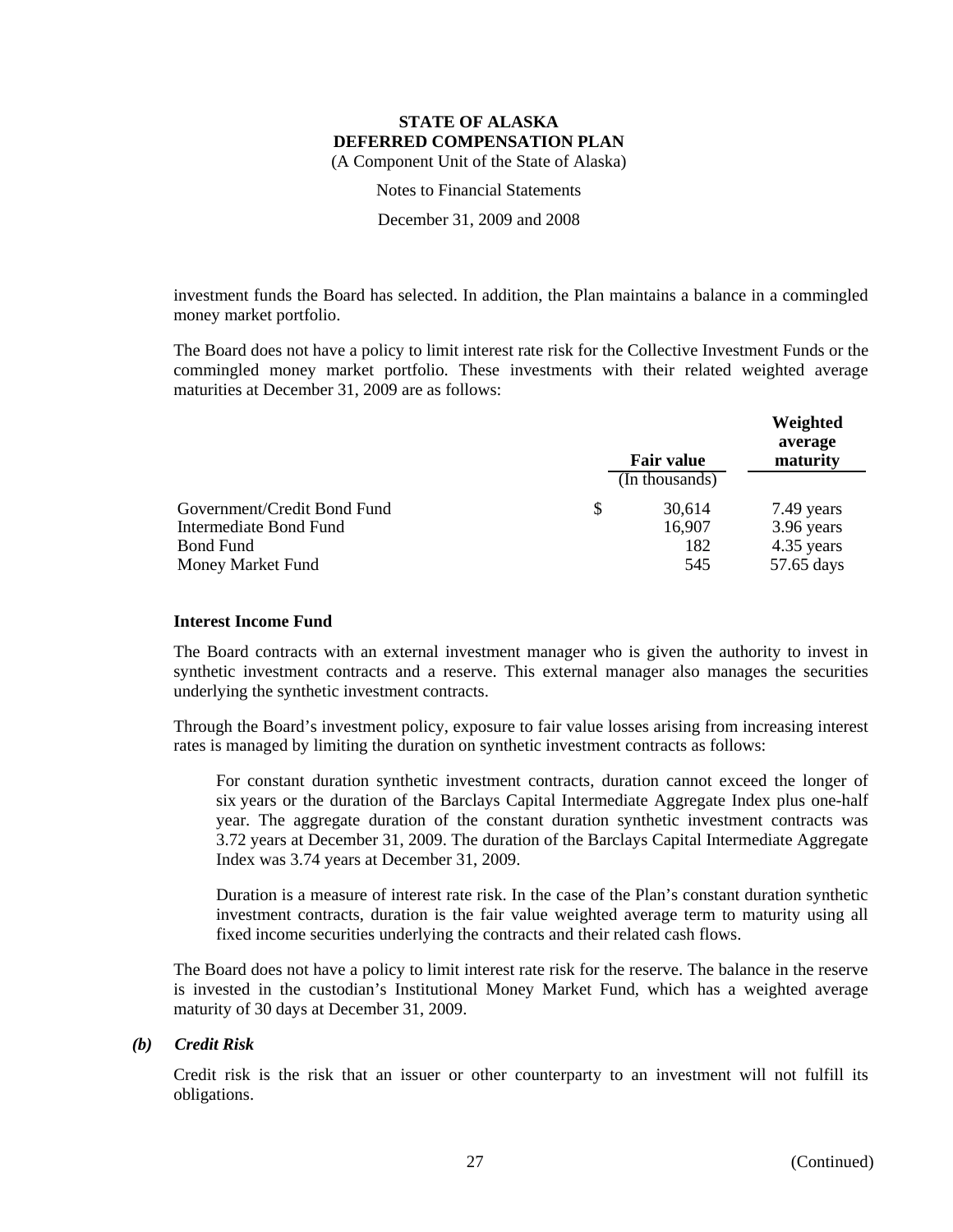Notes to Financial Statements

December 31, 2009 and 2008

The Board does not have a policy to limit credit risk for the Plan's Collective Investment Funds and the commingled money market portfolio. These investments are not rated.

The Plan's Collective Investment Funds may lend assets or transfer securities to broker agents or other entities for collateral in the form of cash or securities and simultaneously agree to return the collateral for the same securities in the future. There is credit risk associated with the lending transactions. The risk exists that an issuer or other counterparty to an investment will not fulfill its obligations and a loss results from the counterparty failure or default on a loaned security.

The Board's investment policy has the following limitations with regard to credit risk for synthetic investment contracts, investments underlying the synthetic investment contracts and the reserve:

Synthetic investment contract issuers must have an investment grade rating.

Supranational Agency and Foreign Government entity investments must have a minimum rating of  $A - or$  equivalent.

Corporate debt securities must have a minimum rating of BBB – or equivalent.

Asset-backed securities must have a minimum rating of AAA or equivalent.

The ratings assigned to issuers of money market instruments must have the highest rating of any nationally recognized statistical rating organization. This limitation does not apply to the investment funds maintained by the custodian.

The Board's investment policy has the following limitations with regard to credit risk for wholly owned pooled investments:

All government and corporate fixed income securities must be rated BBB – or better at time of purchase.

GNMA, FNMA, and FHLMC mortgage-backed securities may be purchased even if they are not rated by all or any of these rating agencies as long as they are rated investment grade by T. Rowe's internal credit evaluation.

Commercial paper and other short-term debt obligations must be rated A1 or equivalent.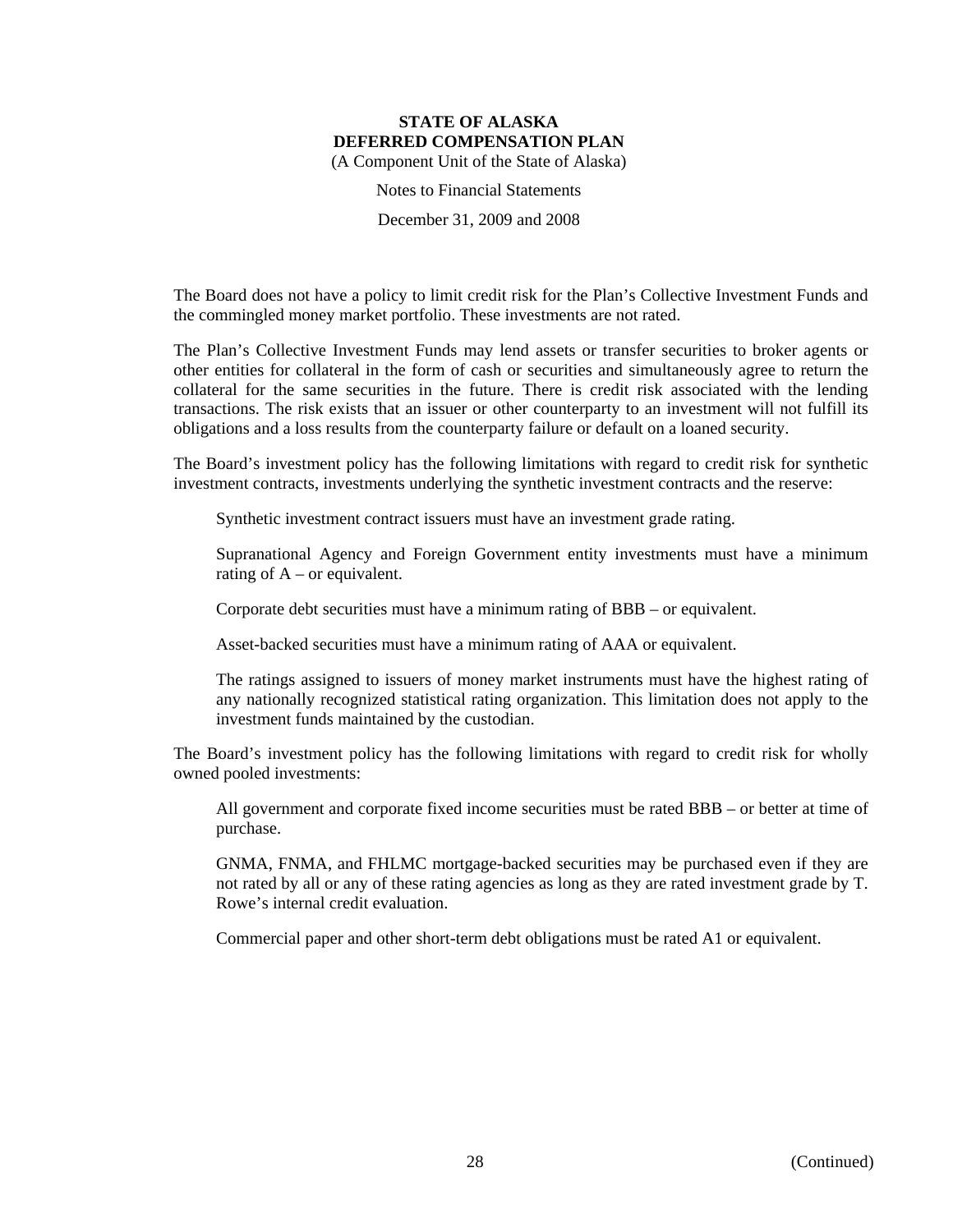Notes to Financial Statements

December 31, 2009 and 2008

At December 31, 2009, plan investments consisted of securities with credit quality ratings issued by a nationally recognized statistical rating organization as follows (using the Standard and Poor's rating scale):

|                                      |               | <b>Fair value</b>                                         |                |              |  |
|--------------------------------------|---------------|-----------------------------------------------------------|----------------|--------------|--|
| <b>Investment type</b>               | <b>Rating</b> | <b>Underlying</b><br>synthetic<br>investment<br>contracts | <b>Other</b>   | <b>Total</b> |  |
|                                      |               |                                                           | (In thousands) |              |  |
| Investments with<br>credit exposure: |               |                                                           |                |              |  |
| Money market fund                    | Not Rated     | \$                                                        | 545            | 545          |  |
| Short-term investment fund           | Not Rated     | (1,975)                                                   |                | (1,975)      |  |
| U.S. government agency               | AAA           | 13,470                                                    |                | 13,470       |  |
| Mortgage-backed                      | AAA           | 6,653                                                     |                | 6,653        |  |
| Mortgage-backed                      | AA            | 298                                                       |                | 298          |  |
| Mortgage-backed                      | $\mathsf{A}$  | 705                                                       |                | 705          |  |
| Mortgage-backed                      | <b>BBB</b>    | 232                                                       |                | 232          |  |
| Mortgage-backed                      | Not Rated     | 63,176                                                    |                | 63,176       |  |
| Other asset-backed                   | <b>AAA</b>    | 1,759                                                     |                | 1,759        |  |
| Corporate bonds                      | AA            | 3,972                                                     |                | 3,972        |  |
| Corporate bonds                      | $\mathsf{A}$  | 11,972                                                    |                | 11,972       |  |
| Corporate bonds                      | <b>BBB</b>    | 8,489                                                     |                | 8,489        |  |
| Yankees:                             |               |                                                           |                |              |  |
| Corporate                            | AA            | 965                                                       |                | 965          |  |
| Corporate                            | $\mathbf{A}$  | 1,537                                                     |                | 1,537        |  |
| Corporate                            | <b>BBB</b>    | 2,105                                                     |                | 2,105        |  |
| Government                           | <b>AAA</b>    | 3,042                                                     |                | 3,042        |  |
| Government                           | AA            | 666                                                       |                | 666          |  |
| Government                           | $\mathbf{A}$  | 146                                                       |                | 146          |  |
| Government                           | <b>BBB</b>    | 237                                                       |                | 237          |  |
| Government                           | Not Rated     | 410                                                       |                | 410          |  |
| Deposits and investments with        |               |                                                           |                |              |  |
| no credit exposure:                  |               |                                                           |                |              |  |
| Deposits                             |               | 2,476                                                     |                | 2,476        |  |
| U.S. Treasury notes                  |               | 34,112                                                    |                | 34,112       |  |
| Collective investment funds          |               |                                                           | 272,542        | 272,542      |  |
| Wholly owned pool                    |               |                                                           | 33,163         | 33,163       |  |
| Domestic equity                      |               |                                                           | 50,907         | 50,907       |  |
| Total                                |               | \$<br>154,447                                             | 357,157        | 511,604      |  |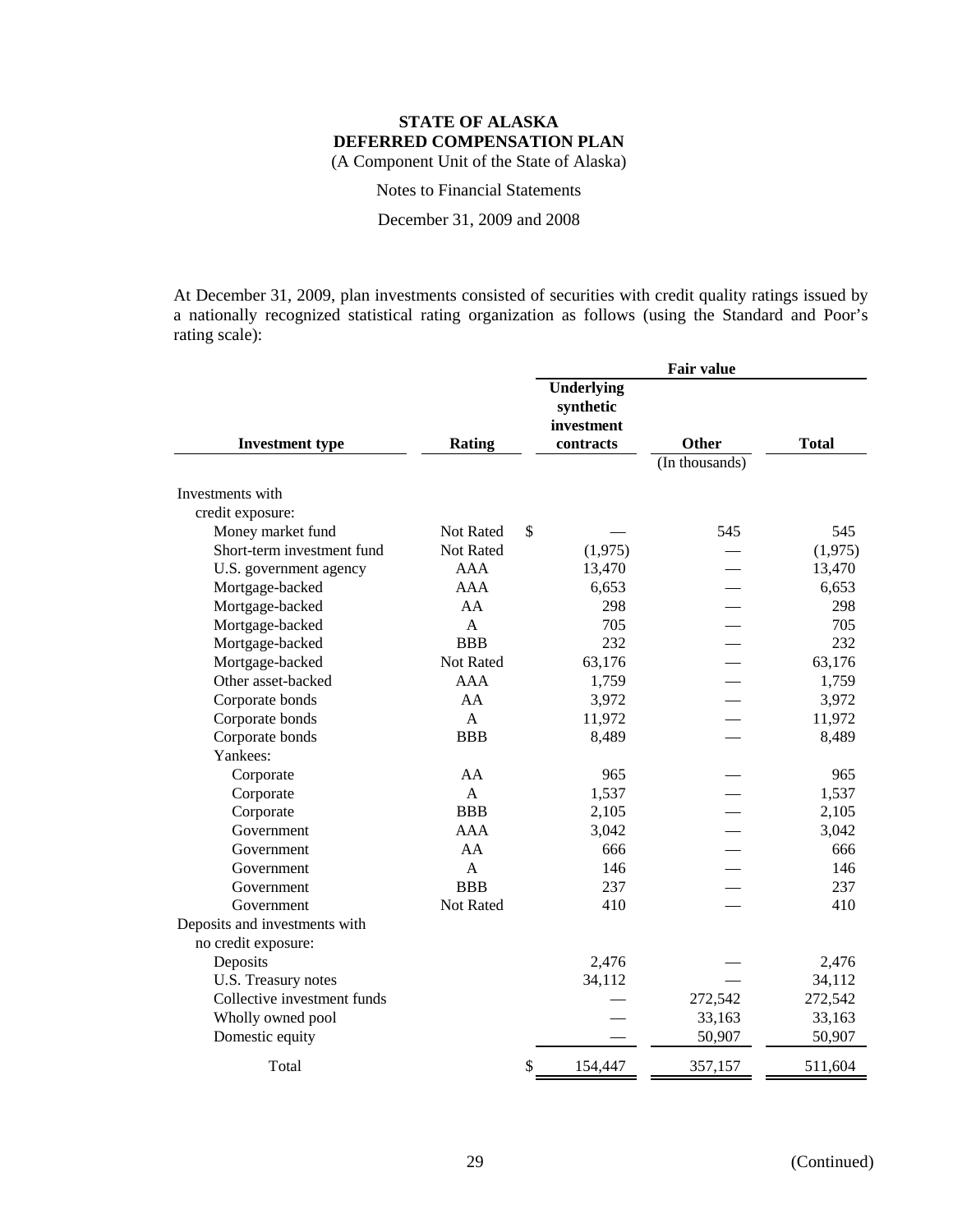(A Component Unit of the State of Alaska)

Notes to Financial Statements

December 31, 2009 and 2008

## *(c) Concentration of Credit Risk*

Concentration of credit risk is the risk of loss attributed to the magnitude of a government's investment in a single issuer.

The Board does not have a policy to limit concentration of credit risk in the collective investment and money market funds.

The Board's policy with regard to concentration of credit risk for synthetic investment contracts, investments underlying the synthetic investment contracts and the reserve is as follows:

No investment will be made if, at the time of purchase, total investment in any single issuer of investment contracts would exceed 35% of the Interest Income Fund's total value.

No investment will be made if, at the time of purchase, total investment in any single issuer or in all issuers of the securities held as supporting investments under synthetic investment contracts in the table below would exceed the respective percentages of all investments underlying the synthetic investment contracts.

| <b>Investment type</b>                         | Issuer | All issuers |
|------------------------------------------------|--------|-------------|
| U.S. Treasury and agencies                     | 100%   | 100%        |
| U.S. Agency securities                         | 100    | 100         |
| Asset-backed securities                        |        | 50          |
| Domestic and foreign corporate debt securities | 5      | 50          |
| Supranational agency and foreign government    |        |             |
| entity securities                              | 5      | 50          |
| Money market instruments – nongovernmental/    |        |             |
| agency                                         | 5      | 100         |
| Custodian short-term investment fund           | 100    | 100         |

The maximum exposure to securities rated BBB is limited to 20% of the total value underlying synthetic investment contracts.

For the reserve, the total investment of any single issuer of money market instruments may not exceed 5% of the total value underlying synthetic investment contracts. This limitation does not apply to the investment funds maintained by the custodian.

At December 31, 2009, the Plan had no exposure to a single issuer in excess of 5% of total invested assets.

#### *(d) Foreign Currency Risk*

Foreign currency risk is the risk that changes in exchange rates will adversely affect the fair value of an investment or deposit.